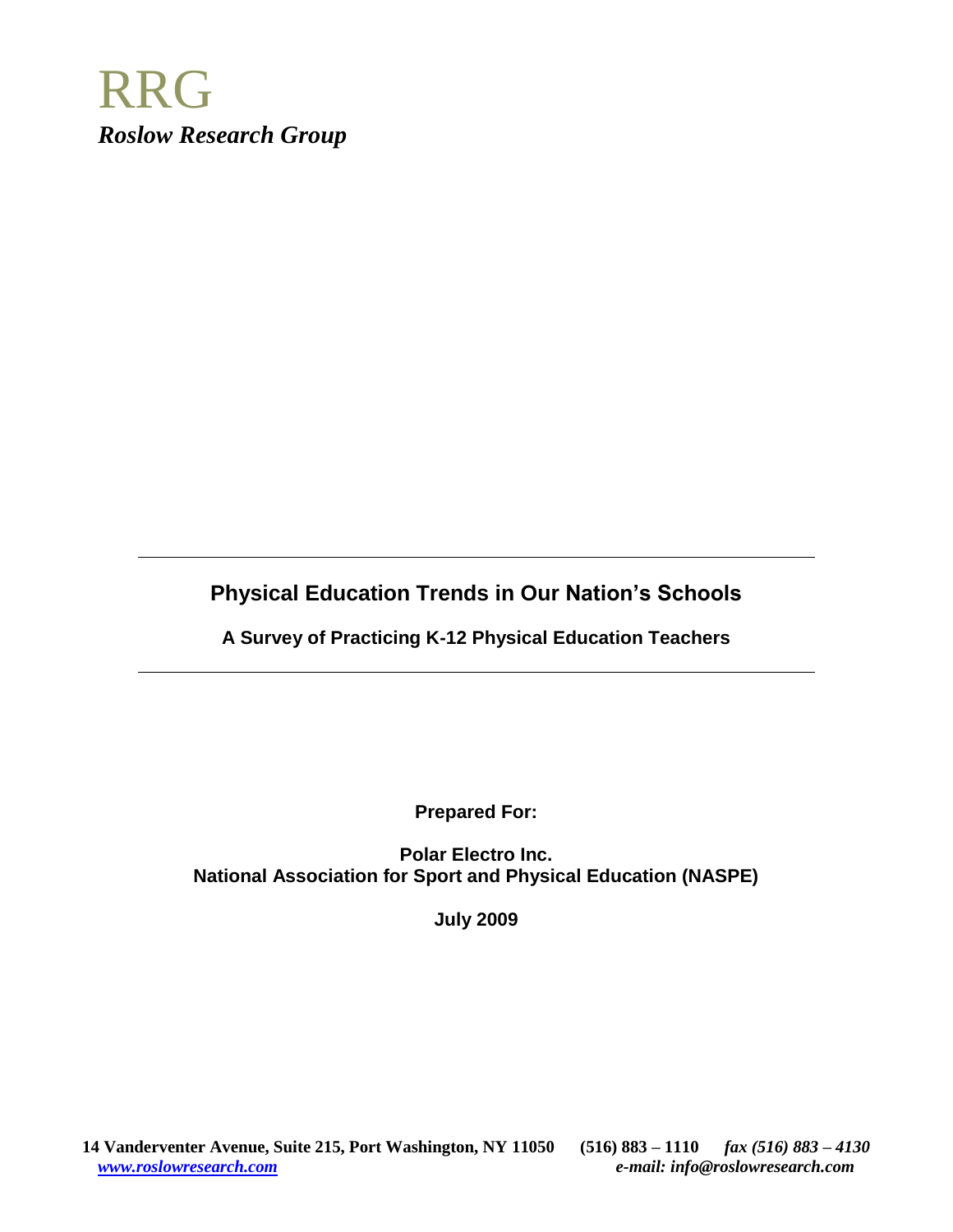## *CONTENTS*

| <b>SECTION</b> |   |                   |                                                                    | Page |
|----------------|---|-------------------|--------------------------------------------------------------------|------|
| ш              |   |                   |                                                                    | 2    |
| Ш              |   |                   |                                                                    | 3    |
| Ш              |   |                   |                                                                    | 4    |
| IV             |   |                   |                                                                    | 8    |
|                | A |                   | <b>Primary Focus of Physical Education</b>                         | 8    |
|                | В |                   | <b>Specific Physical Activities Offered</b>                        | 12   |
|                | C |                   | Use of Technology in Physical Education                            | 14   |
|                | D |                   | <b>Professional Development for Physical</b><br>Education Teachers | 18   |
|                | Е |                   | Professional Organizations                                         | 20   |
|                | F |                   | The Principal's knowledge & Involvement                            | 22   |
|                | G |                   | <b>Student &amp; Parent Interest in Physical</b>                   | 25   |
|                | н |                   | <b>Funding for Physical Education Programs 29</b>                  |      |
|                |   | <b>APPENDIX A</b> | <b>Student &amp; Parent Interest -</b><br>Detailed Tables          | 32   |
|                |   | В                 | Respondent Profile                                                 | 38   |
|                |   |                   |                                                                    |      |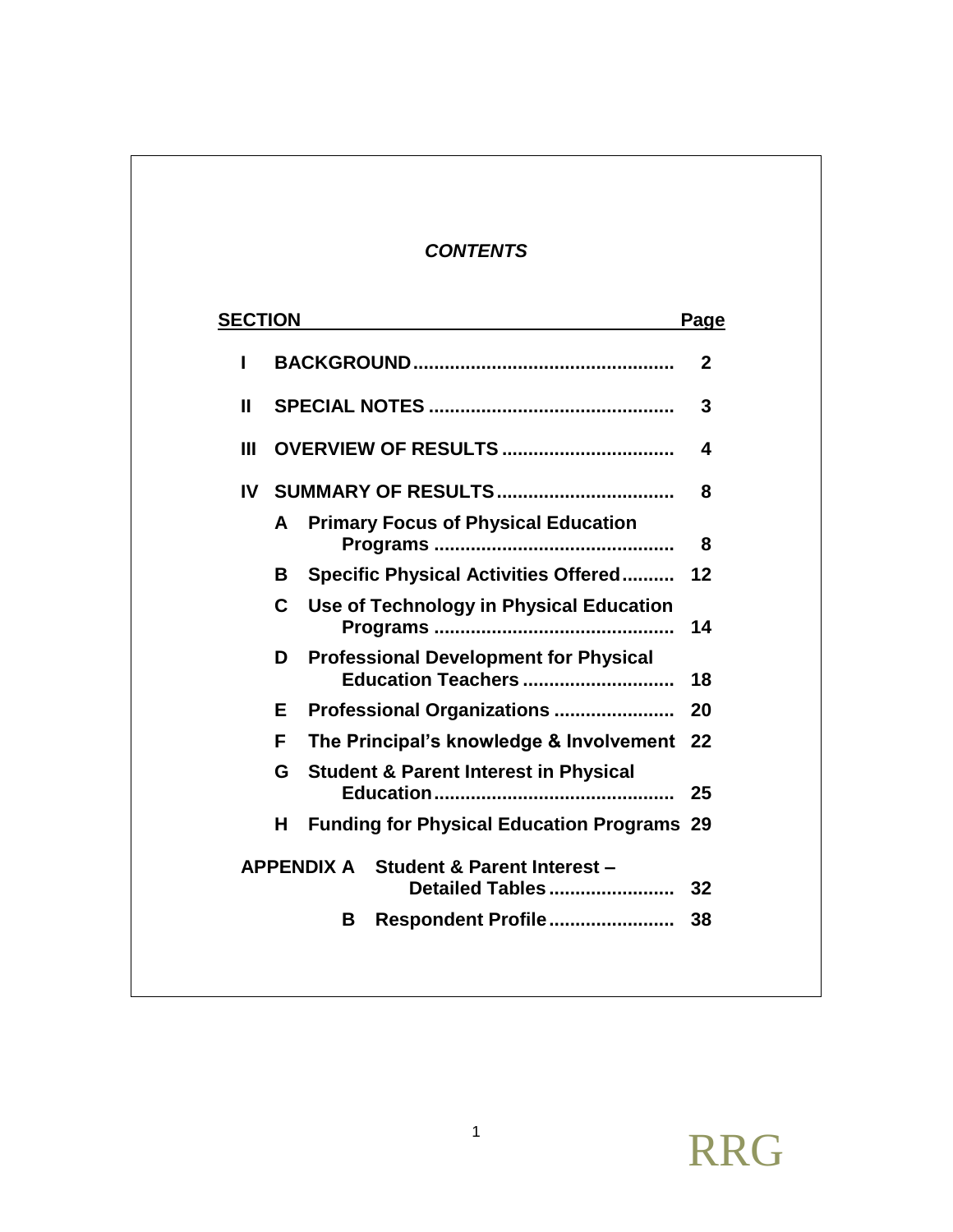#### **I BACKGROUND**

This report highlights the findings from an online survey conducted among physical education teachers in elementary, middle and high schools across the United States. Conducted on behalf of Polar Electro Inc. and the National Association for Sport and Physical Education (NASPE), the survey was designed to explore a number of key aspects of physical education programs in our nation's schools. Questions covered instructional content, the use of technology in physical education programs, professional development for physical education teachers, principals' knowledge and support for physical education programs, physical education teachers' perceptions of student and parent interest and involvement and funding for physical education programs. In addition to generating this "profile of physical education" the intent is to replicate the survey periodically in the future; so that trends can be tracked/documented over time.

A total of 1,375 physical education teachers participated in the survey between May 28 and June 15, 2009. Of this, 1,164 K-12 physical education teachers completed the survey. The survey was sent via e-mail to members of NASPE/AAHPERD who identify themselves as elementary, middle, or high school physical education teachers. Recipients of the e-mail were encouraged to forward the survey link to other practicing K-12 physical education teachers.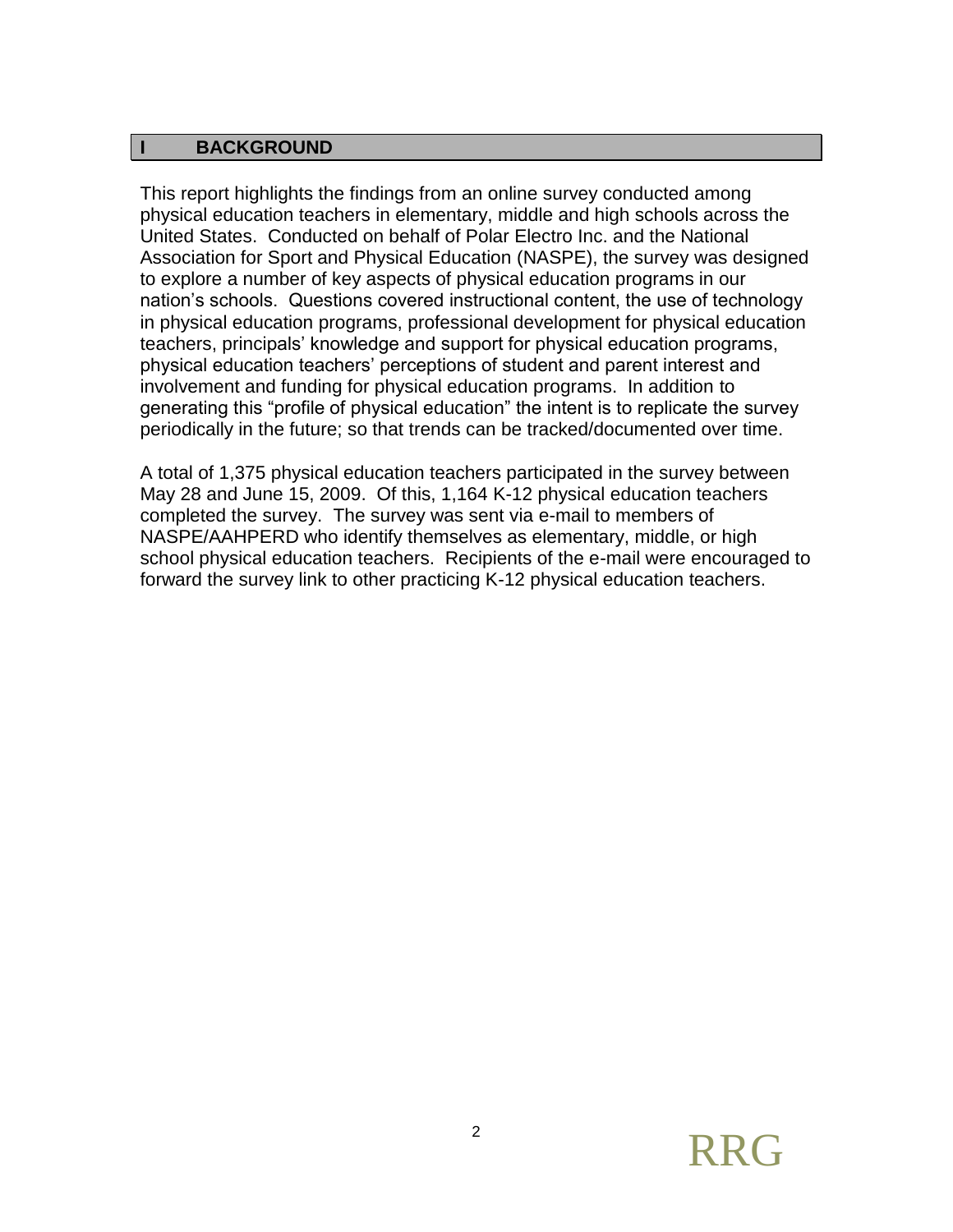#### **II SPECIAL NOTES**

• For the tables comparing results among elementary school, middle school and high school PE teachers, differences were tested for statistical significance, at a 95% level of confidence. When results were found to be significantly different:

> A small postscript/letter is inserted immediately to the right of the significantly higher of the two numbers. These postscripts are "*e*" for elementary school, "*m*" for middle school and "*h*" for high school. So, for example, if the letter "*m*" appears to the right of a number in the "elementary school" column; that indicates that the elementary school percent/result was significantly higher than the middle school percent.

• For the tables comparing results between more frequent users of technology and less frequent + non-users of technology, differences were tested for statistical significance, at a 95% level of confidence. When results were found to be significantly different:

A small arrow is inserted between the two numbers, pointing in the direction of the significantly higher number.

• Sample size/bases vary somewhat from question-to-question. Maximum error ranges for the bases shown in the tables (at a 95% level of confidence) are as follows:

| Sample Size                                                                        | Maximum error range |
|------------------------------------------------------------------------------------|---------------------|
|                                                                                    | $+/- 2.9$ points    |
| 480 (Approx – Elementary School teachers)                                          | $+/- 4.5$ points    |
| 290 (Approx. - Middle School teachers)                                             | $+/- 5.8$ points    |
| 270 (Approx. - High School teachers)                                               | $+/- 6.0$ points    |
| 484 ("Very" or "somewhat frequent" users of<br>technology for student instruction) | $+/-$ 4.5 points    |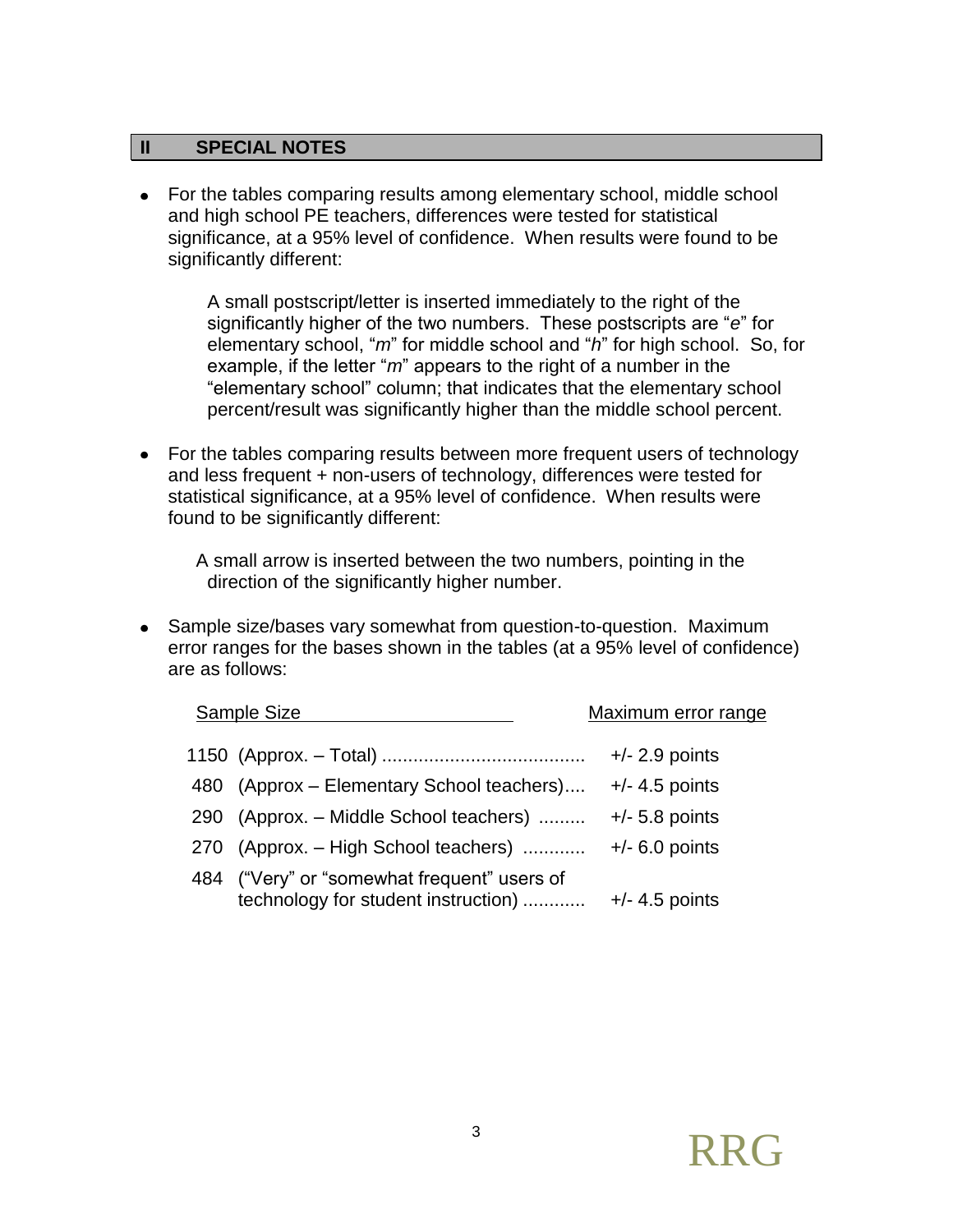## **III OVERVIEW OF RESULTS**

## **Primary Focus of Physical Education Programs**

For nearly 50% of these educators, the primary focus of the physical education program is "health-related fitness," followed by "motor skills and movement forms" (33%), "personal and social responsibility/character development" (12%), and "preparation for sport participation" (6%). Not surprisingly, however, this focus varies dramatically by school level:

Among those teaching in elementary schools, the focus is more likely to be on "motor skills and movement;" while for those middle and high school educators, the emphasis is more likely to be on "health-related fitness."

#### **Physical Activities Offered**

The most common activity taught/offered by schools: basketball. 93% of the programs teach/offer basketball; followed by "personal fitness" (88%), volleyball (88%), jump rope (86%), soccer (83%), baseball/softball (75%) and football  $(74%)$ .

- Most of the incidence differences by school level might be predicted based on child age and development. For example, jump rope is significantly more likely to be taught/offered in elementary schools; while baseball, football and golf are significantly less likely to be offered in elementary schools.
- Interestingly, football, hockey, track & field and kickboxing are significantly more likely to be taught/offered in middle school than in high school …and such sports/activities as baseball, disc sports, bowling, golf, exergames, lacrosse and rock climbing are as likely to be offered in middle schools as in high schools.

## **Use of Technology in Physical Education Programs**

44% of physical education teachers use technology as part of student instruction "very" or "somewhat frequently." Only 10% do not use technology at all.

These incidences vary little, regardless of school level.

Over three-quarters use technology as a management tool "very" or "somewhat frequently" (such as for recording assessment scores or grading).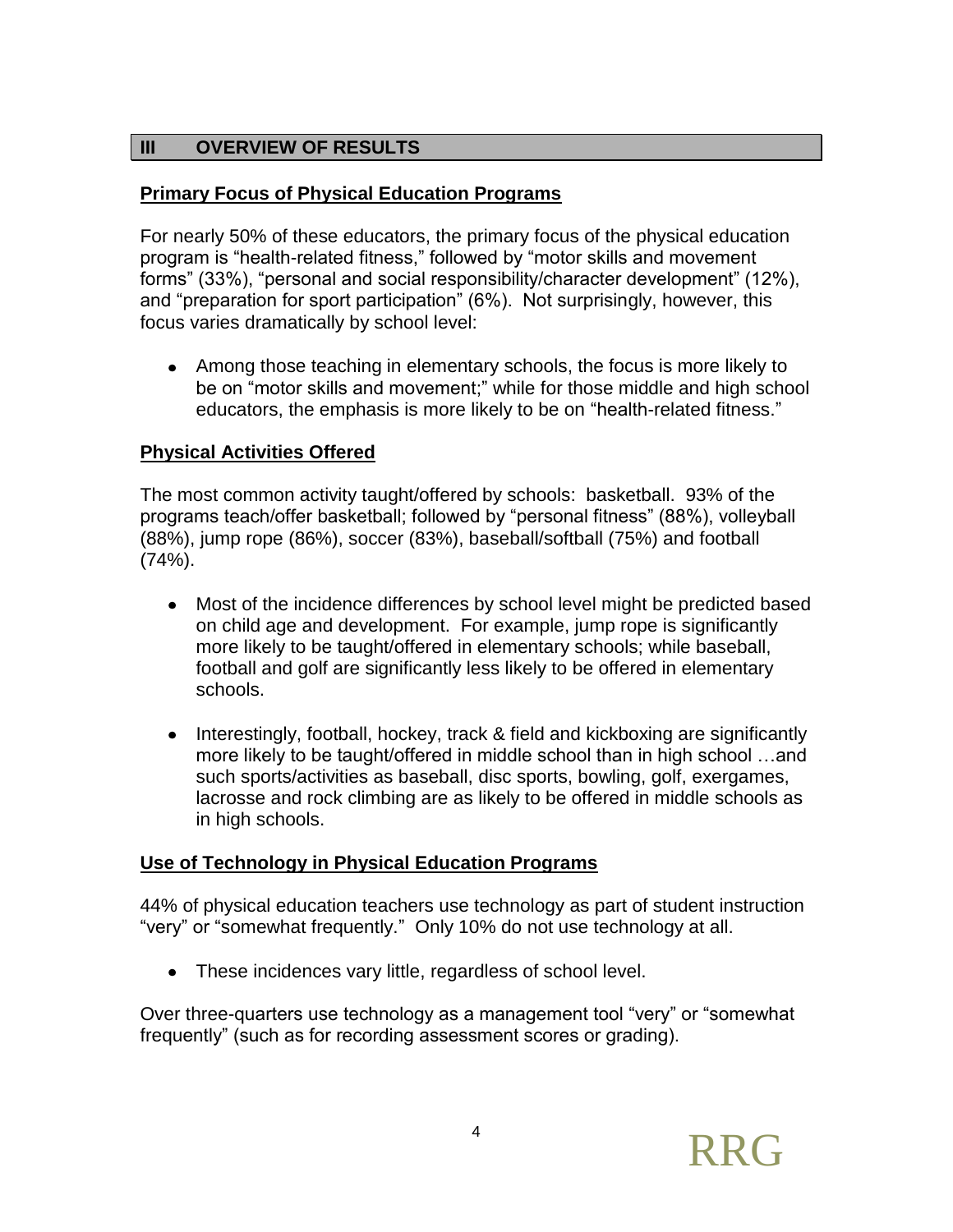What specific technologies are being used?

- 72% cite "computers/the internet;" 70% are using pedometers; 51% are using fitness assessment technologies/equipment (such as TriFIT and Tanita scales); and 39% are using heart rate monitors.
	- $\circ$  Heart rate monitors are more likely to be used in middle schools vs. elementary schools; and more likely to be used in high schools than in either elementary or middle schools.

Nearly two-thirds cite "technology" as enhancing their physical education program as a function of its ability to enhance teacher/parent communication. Over half of the teachers also cite other ways that technology enhances their physical education programs, including:

- …Providing data for assessment and grading,
- ... Enhancing instruction,
- …Enhancing communication with school and district administrators about student performance and achievement,
- ... And increasing student motivation.

One of the more notable findings herein: Those teachers who are more likely to incorporate technology into their student instruction perceive increasing interest among students and parents in physical activity and physical education. For example:

- 38% of physical education teachers perceive increased interest among students in physical education over the past three years. Among those teachers using technology more frequently, 46% perceive increased interest; while among those using technology less frequently or not at all, 32% perceive increased interest.
- 46% of teachers who use technology more frequently perceive that students' health-related fitness levels have increased over the past three years; vs. 28% of teachers who use technology less frequently or not at all.
- 38% of teachers who use technology more frequently perceive that parents' interest in students' physical activity has increased in the past three years…vs. 26% of teachers who use technology less frequently/not at all.

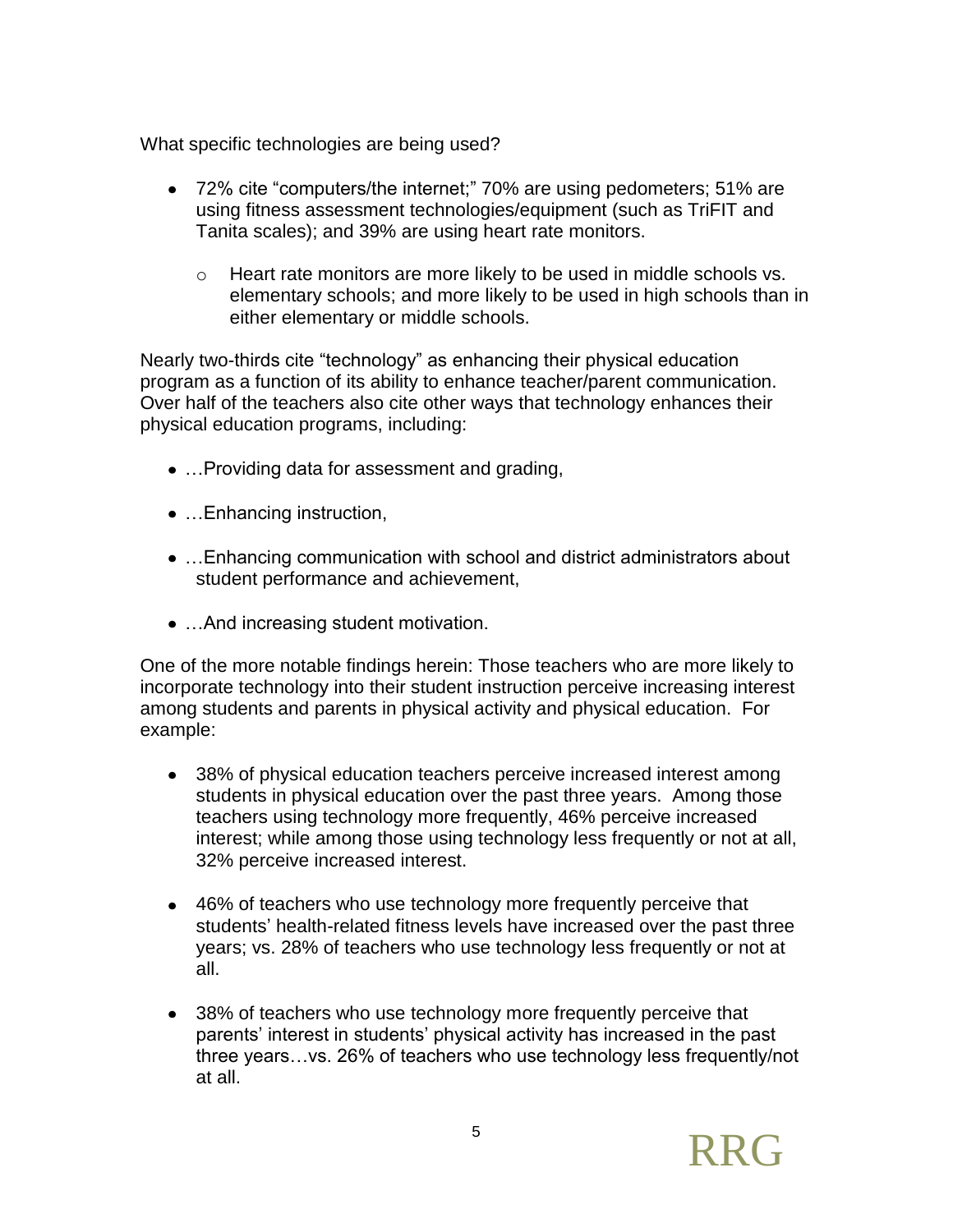## **Professional Development for Physical Education Teachers**

- 65% of these educators are required to attend professional development classes;
- 64% of schools/districts provide funding for physical education teachers to attend professional classes/workshops/conferences;
- And over 70% of schools/districts provide time-off for attending.

## **Professional Organizations**

50% of the physical education teachers are members of the national American Alliance for Health, Physical Education, Recreation and Dance (AAHPERD); and two-thirds are members of their state's AAHPERD. Just under half have attended their state's AAHPERD conference in the last three years…and 25% have attended the national AAHPERD convention.

Elementary school teachers are more likely to have attended these conferences than have middle or high school teachers.

## **The Principal's Knowledge and Involvement**

When it comes to physical education programs, 58% rate their principal as "very supportive" of the physical education program; and another 35% rate the principal as "somewhat supportive." Only 7% consider their principal "not supportive."

Despite this, only 27% rate their principal as "very knowledgeable" of physical education as an instructional program…and in one-fifth of schools, the principal never observes a physical education class.

## **Student & Parent Interest in Physical Education**

In the last three years, 38% of the physical education teachers perceive that their students' attention/interest in physical education class "has increased."

• Interestingly, this incidence was significantly stronger among middle school teachers vs. those teaching in high school; and significantly stronger among elementary school teachers, vs. either middle or high school teachers.

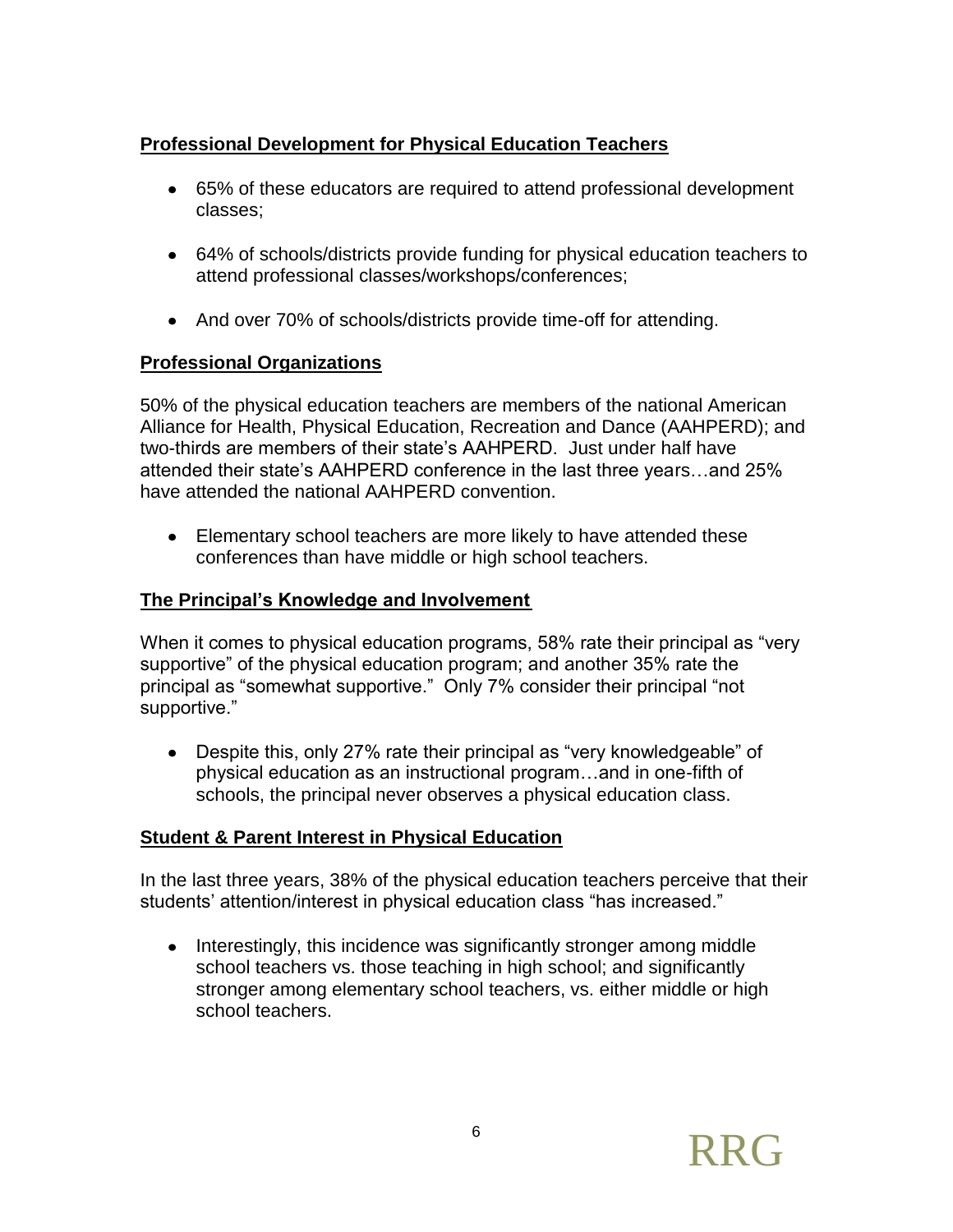And as highlighted earlier: Incidence perceiving increased student interest in physical education class is significantly higher among more frequent users of technology: For example, among those teachers using technology for student instruction more frequently, 46% perceive increased interest among their students in physical education class.

31% of the physical education instructors perceive increased interest and support from parents regarding students' physical activity; and 27% perceive increased interest/support from parents regarding students' physical education.

• ... And – echoing the earlier observation regarding the use of technology in student instruction – here too parent interest is significantly stronger when the teacher is a frequent user of technology. For example, 34% of morefrequent users of technology perceive increased interest from parents regarding students' physical education; vs. 21% of those teachers who are less frequent or non-users of technology.

## **Funding for Physical Education Programs**

- The median funding amount for physical education programs is \$764. For over 60% of programs, annual funding is under \$1,000. Only 15% have funding of \$2,000 or more.
	- o Among high school programs, 32% have funding of \$2,000 or more …with the median being \$1,370.
- "School budget" is the most-cited source for program funding (for 64%), followed by school district budget (38%), PTA/PTO (34%), and grant programs (28%).
- Most have seen budgets for physical education programs remain the same or shrink in recent years: 45% say that their budgets have remained about the same since 2006; and 36% say that budgets have decreased.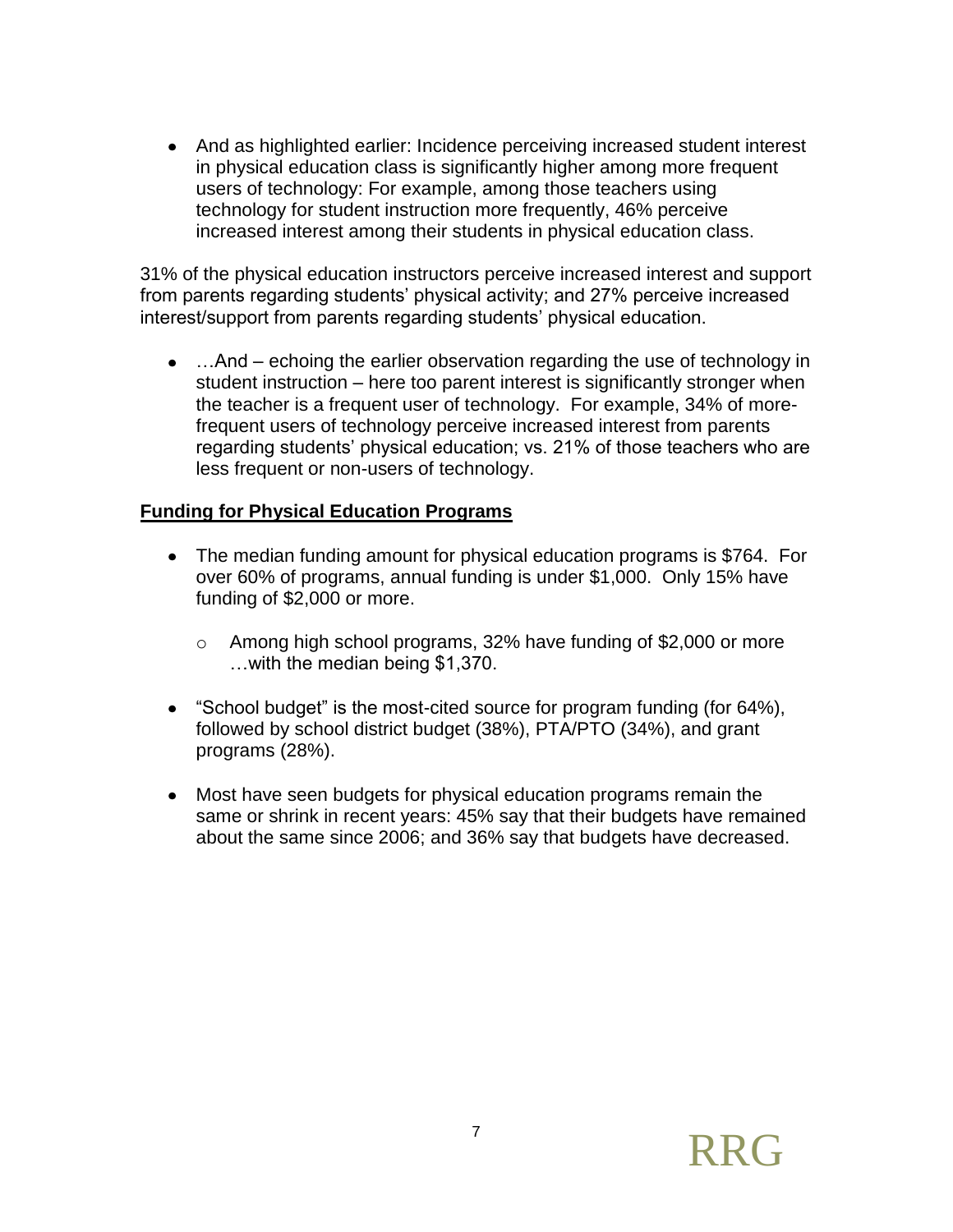#### **IV SUMMARY OF RESULTS**

#### **A Primary Focus of Physical Education Programs**

For nearly 50% of these educators, the primary focus of the physical education program is "health-related fitness," followed by "motor skills and movement forms" (33%), "personal and social responsibility/character development" (12%), and "preparation for sport participation" (6%). Not surprisingly, however, this focus varies dramatically by school level:

Among those teaching in elementary schools, the focus is more likely to be on "motor skills and movement;" while for those middle school and high school educators, the emphasis is more likely to be on "health-related fitness." Versus elementary school, there is also relatively greater focus on "preparation for sports participation" in middle and high school (Table 1).

|                                                              |              |                          | <b>School Level</b>  |                           |
|--------------------------------------------------------------|--------------|--------------------------|----------------------|---------------------------|
| Area                                                         | Total<br>(%) | <b>Elementary</b><br>(%) | <b>Middle</b><br>(%) | <b>High School</b><br>(%) |
| Health-related fitness                                       | 49           | 33                       | 63e                  | 67 e                      |
| Motor skills and movement forms                              | 33           | $53 \; \text{mh}$        | 17                   | 13                        |
| Personal and social responsibility/<br>character development | 12           | $12 \overline{ }$        | 12                   | $12 \overline{ }$         |
| Preparation for sport participation                          | 6            | 2                        | 9e                   | 8 e                       |
| Base $(\#)$                                                  | 1211         | 522                      | 308                  | 302                       |

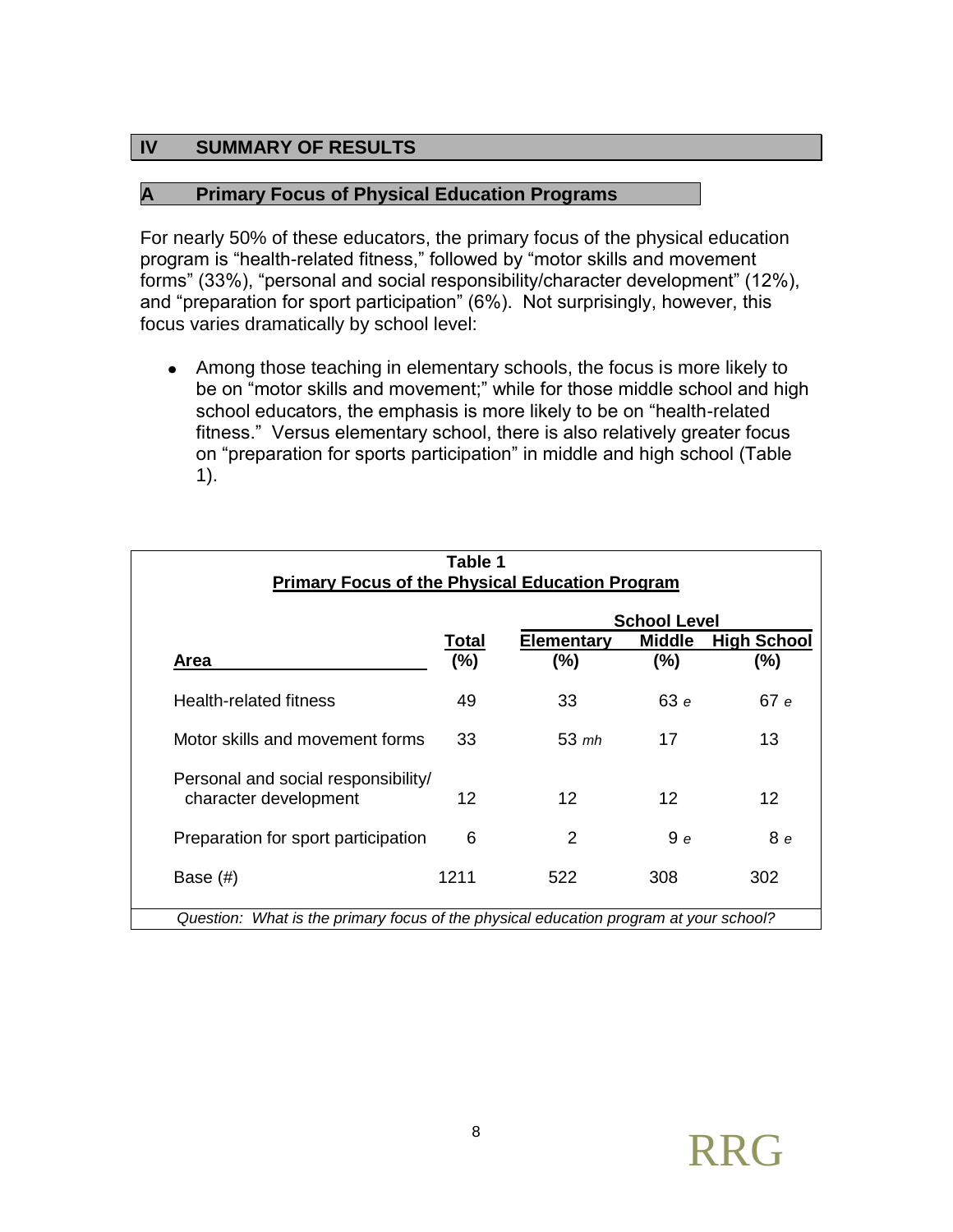When asked to rate each on importance, 86% rate "health-related fitness" as "very important," 81% rate "personal and social responsibility/character development" as "very important," and 69% rate "motor skills and movement forms" as very important" (Table 1a). Here again, note the considerable variation based on school level.

|                                                                                                  | Table 1a                |                                              |                                      |                    |
|--------------------------------------------------------------------------------------------------|-------------------------|----------------------------------------------|--------------------------------------|--------------------|
| Importance of Different Areas of Physical Education Programs -                                   | <b>Top-Box Ratings*</b> |                                              |                                      |                    |
|                                                                                                  |                         |                                              |                                      |                    |
|                                                                                                  | <u>Total</u>            | <b>Elementary</b>                            | <b>School Level</b><br><b>Middle</b> | <b>High School</b> |
| Area                                                                                             | (%)                     | (%)                                          | (%)                                  | $(\% )$            |
| Health-related fitness                                                                           | 86                      | 86                                           | 87                                   | 85                 |
| Personal and social responsibility/<br>character development                                     | 81                      | 87h                                          | 82h                                  | 71                 |
| Motor skills and movement forms                                                                  | 69                      | $92 \;$ mh                                   | 57h                                  | 40                 |
| Preparation for sport participation                                                              | 20                      | 16                                           | 25e                                  | 23e                |
| Base $(\#)$                                                                                      | 1211                    | 522                                          | 308                                  | 302                |
| Question: Please rate the importance of the following areas in the physical education program at | your school.            |                                              |                                      |                    |
|                                                                                                  |                         | *Top-Box = % rating area as "very important" |                                      |                    |

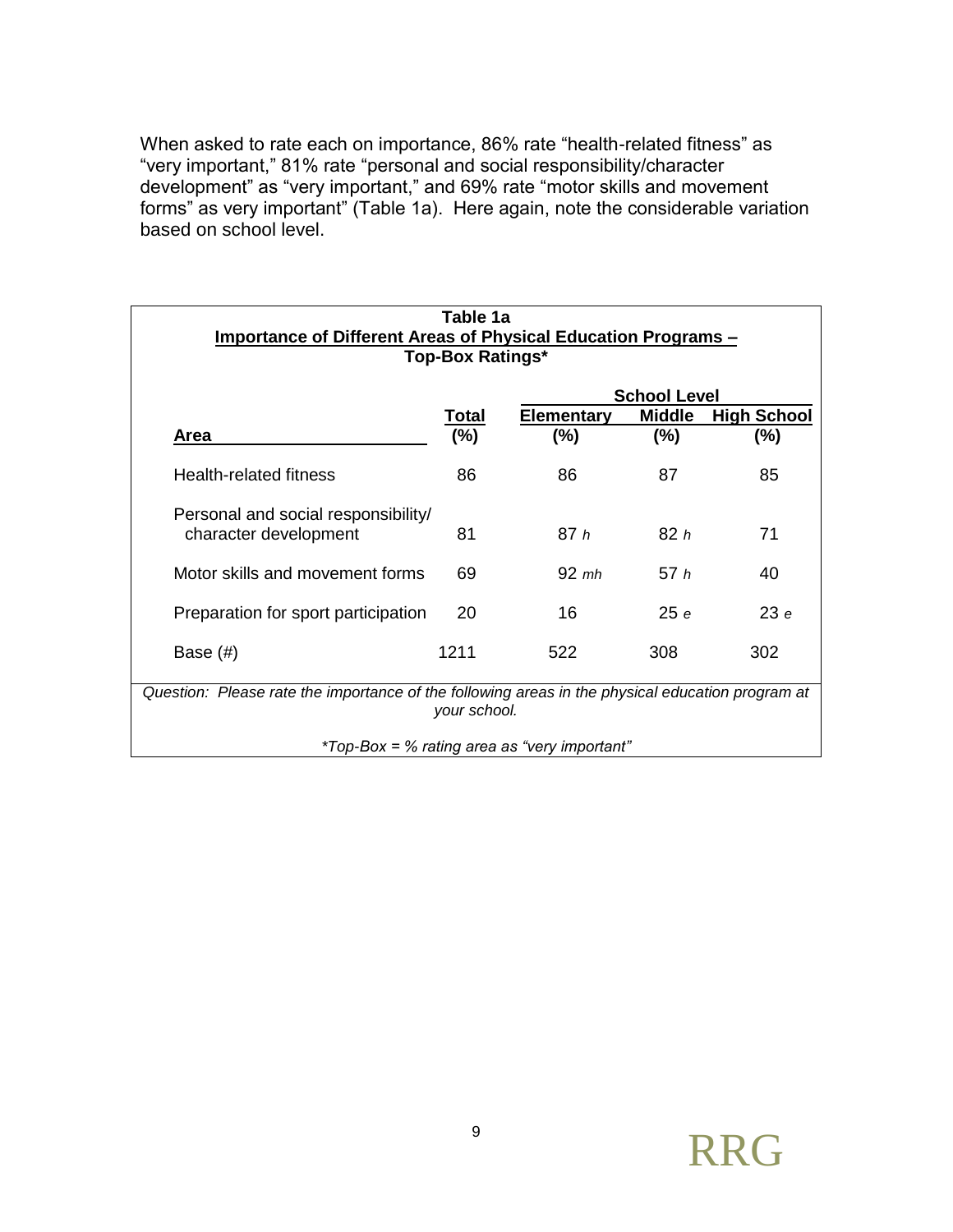When it comes to NASPE Standards, 94% of physical education programs incorporate Standard #3 (Regular participation in physical activity), 92% Standard #7 (Valuing of physical activity for health, enjoyment, challenge, self expression and/or social interaction), and 91% Standard #5 (Responsible personal and social behavior). As shown in Table 2 on the following page, there are some incidence differences by school level:

For example NASPE Standard #1 (Competency in motor skills and movement patterns) is significantly more likely to be addressed in elementary schools than in middle or high schools. The same is true for Standards #2 and #5. However, despite these differences, it's noteworthy that – across all school levels – no less than three-quarters of programs are addressing each of the seven NASPE Standards.

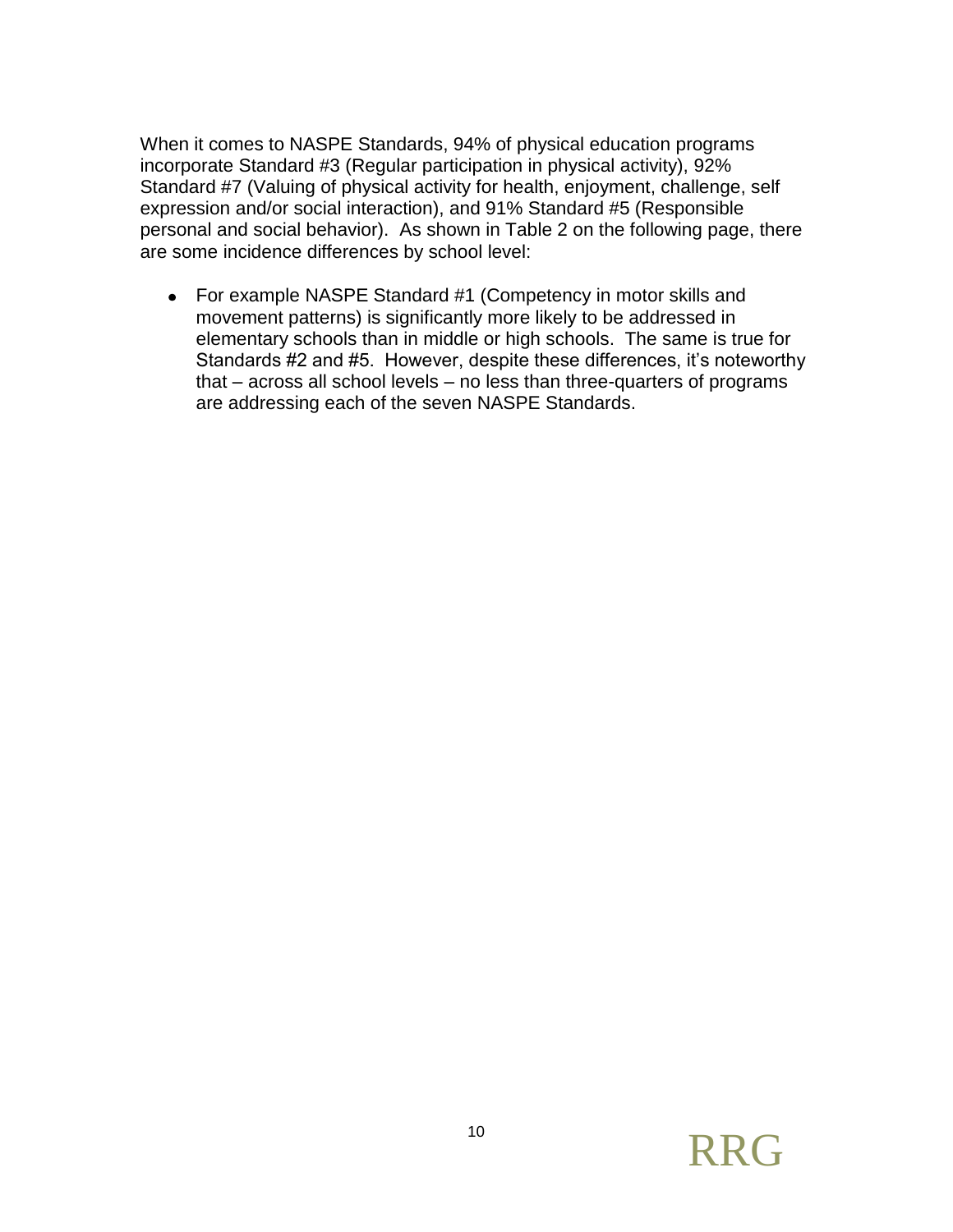| <b>National Standards Addressed in Physical Education Program</b>                                                                         | Table 2      |                          |                      |                           |
|-------------------------------------------------------------------------------------------------------------------------------------------|--------------|--------------------------|----------------------|---------------------------|
|                                                                                                                                           |              |                          | <b>School Level</b>  |                           |
| <b>Standard</b>                                                                                                                           | Total<br>(%) | <b>Elementary</b><br>(%) | <b>Middle</b><br>(%) | <b>High School</b><br>(%) |
| NASPE Standard #1 (Competency<br>in motor skills and movement<br>patterns)                                                                | 89           | $97$ mh                  | 85                   | 80                        |
| NASPE Standard #2 (Understanding<br>of movement concepts, principles,<br>strategies and tactics)                                          | 86           | $93$ mh                  | 84h                  | 76                        |
| NASPE Standard #3 (Regular<br>participation in physical activity)                                                                         | 94           | 94                       | 96                   | 93                        |
| NASPE Standard #4 (Achievement<br>and maintenance of a health-<br>enhancing level of physical fitness) 90                                 |              | 90                       | 91                   | 88                        |
| NASPE Standard #5 (Responsible<br>personal and social behavior)                                                                           | 91           | $94$ mh                  | 90                   | 87                        |
| NASPE Standard #6 (Valuing of<br>physical activity for health,<br>enjoyment, challenge, self-<br>expression and/or social<br>interaction) | 92           | 94h                      | 91                   | 88                        |
| Base $(\#)$                                                                                                                               | 1211         | 522                      | 308                  | 302                       |
| Question: Which of the national standards does the physical education program at your school                                              | address?     |                          |                      |                           |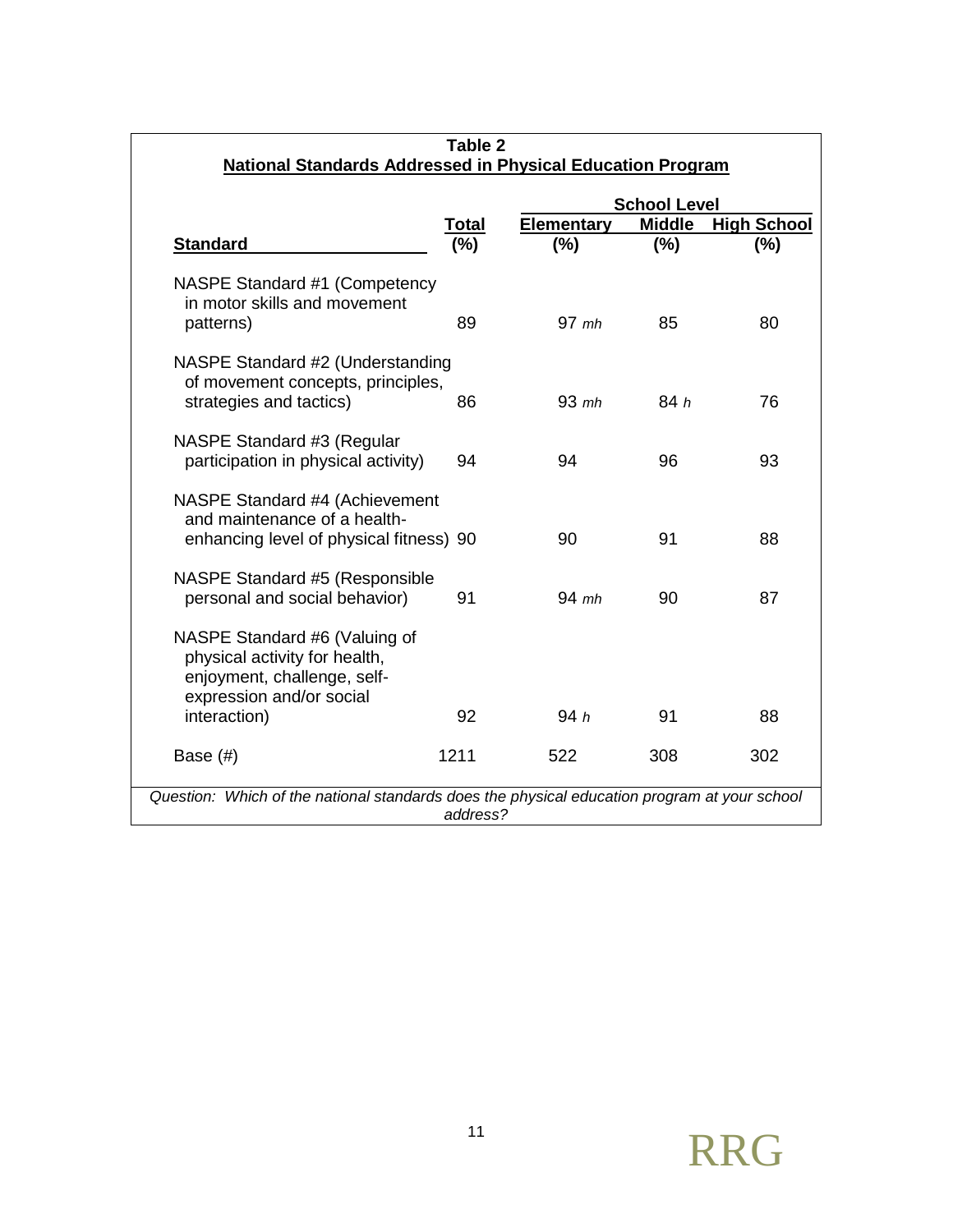## **B Specific Physical Activities Offered**

As shown in Table 3 on the following page, the most common sport/physical activity taught and/or offered by schools: basketball. 93% of the programs teach/offer basketball; followed by "personal fitness" and volleyball (each at 88%), jump rope (86%), soccer (83%), baseball/softball (75%) and football (74%).

Based on child age/development, most of the incidence differences by school level might be predicted. For example, jump rope is significantly more likely to be taught/offered in elementary schools…and conversely; baseball, football and golf are significantly less likely to be offered in elementary schools. But a few of the middle vs. high school patterns are noteworthy:

- Football is significantly more likely to be taught/offered in middle school than in high school,
- Similarly, hockey, track & field and kickboxing are significantly more likely to be taught/offered in middle school vs. high school,
- And such sports/activities as baseball, disc sports, bowling, golf, exergames, lacrosse and rock climbing are as likely to be offered in middle schools as in high schools.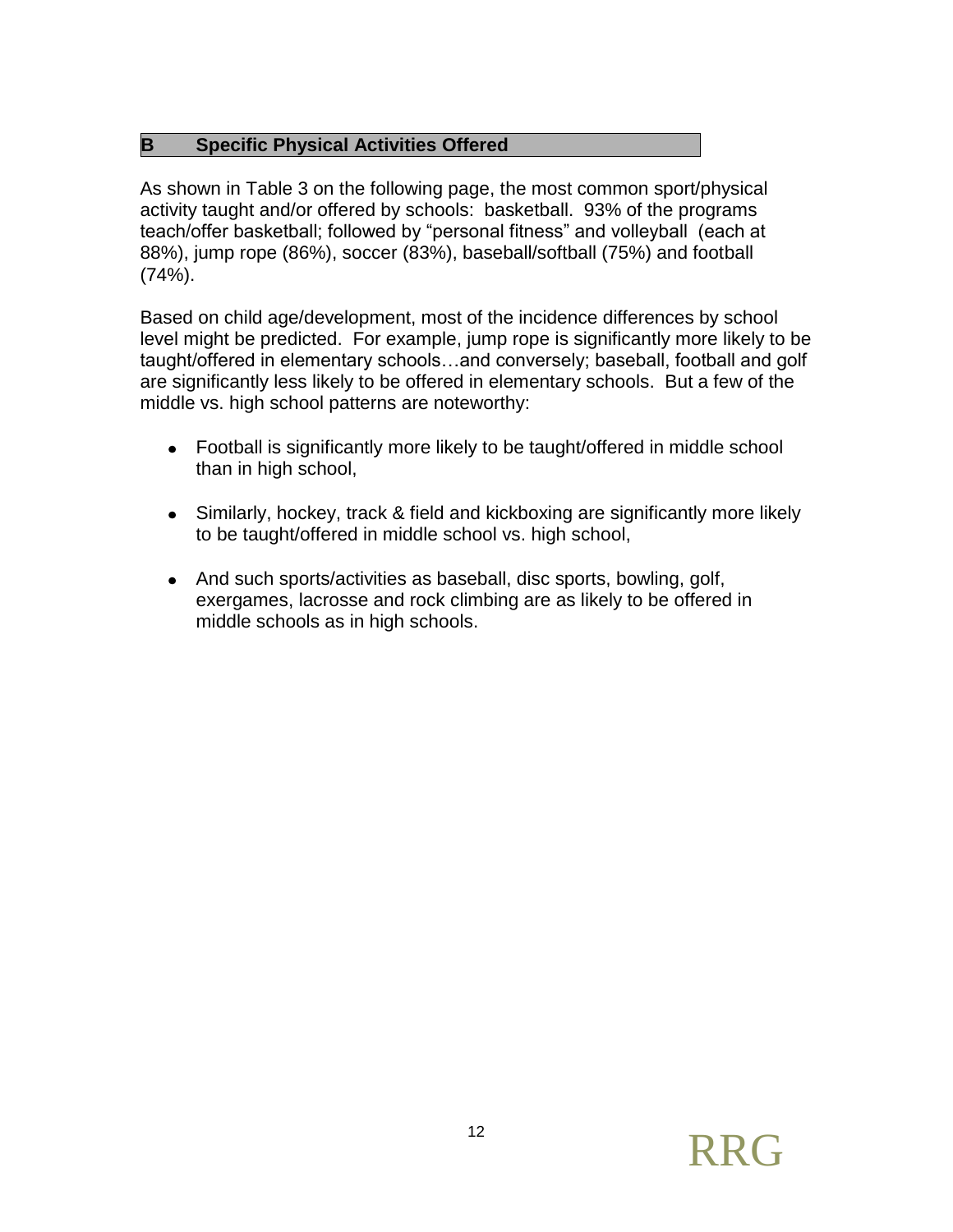|                                    |                |                         | <b>School Level</b> |                           |
|------------------------------------|----------------|-------------------------|---------------------|---------------------------|
|                                    | <b>Total</b>   | <b>Elementary</b>       | <b>Middle</b>       | <b>High School</b>        |
| <b>Activity</b>                    | (%)            | $(\% )$                 | $(\%)$              | $(\%)$                    |
| <b>Basketball</b>                  | 93             | 91                      | 96e                 | 94                        |
| Personal fitness                   | 88             | 85                      | 89                  | 92 e                      |
| Volleyball                         | 88             | 82                      | 93e                 | 91 e                      |
| Jump rope                          | 86             | $97$ mh                 | 85h                 | 66                        |
| Soccer                             | 83             | 84                      | 85                  | 81                        |
| Baseball and/or softball           | 75             | 64                      | 85e                 | 84 е                      |
| Football                           | 74             | 63                      | 88 eh               | 78 e                      |
| Dance                              | 70             | 83 mh                   | 67 h                | 51                        |
| Disc sports (e.g., frisbee golf)   | 69             | 60                      | 74 e                | 78 e                      |
|                                    |                | 62                      | 73eh                | 56                        |
| Hockey (e.g., floor, Field, ice)   | 64             |                         |                     |                           |
| <b>Bowling</b>                     | 57             | 74 mh                   | 43                  | 43                        |
| Tennis                             | 56             | 48                      | 53                  | 74 em                     |
| Track & Field                      | 56             | 58h                     | 60 h                | 46                        |
| <b>Weight Training</b>             | 50             | 18                      | 63 e                | 93 em                     |
| <b>Team Handball</b>               | 39             | 19                      | 50e                 | 60 em                     |
| Golf                               | 34             | 27                      | 37e                 | 40e                       |
| Exergames (e.g., Dance Dance       |                |                         |                     |                           |
| Revolution, Wii Fit)               | 31             | 32                      | 35                  | 34                        |
| Lacrosse                           | 31             | 17                      | 43e                 | 40e                       |
|                                    |                |                         |                     |                           |
| Yoga                               | 28             | 26                      | 21                  | 35 em                     |
| Rock wall climbing                 | 22             | $27$ mh                 | 19                  | 15                        |
| Archery                            | 20             | 6                       | 24e                 | 40 em                     |
| Pilates                            | 16             | 8                       | 14e                 | 32 em                     |
| Orienteering                       | 14             | 13                      | 14                  | 12                        |
| Bicycling and/or mountain biking   | 11             | 11                      | $\overline{7}$      | 14 m                      |
| In-line skating                    | 11             | 8                       | 13e                 | 13e                       |
| Swimming                           | 11             | 6                       | 10                  | $18$ em                   |
| Kickboxing                         | 9              | $\overline{4}$          | 17eh                | 11 e                      |
| Hiking                             | $\overline{7}$ | 6                       | $\overline{7}$      | 9                         |
| Martial arts                       | 5              | 3                       | 6                   | 6                         |
| Snowshoeing                        | 5              | 4                       | 4                   | 6                         |
| Geocaching                         | 4              | 3                       | 6 h                 | 2                         |
| Fishing                            | 4              | 3                       | 5                   | 4                         |
| Skiing                             | 3              | $\overline{2}$          | 3                   | $\overline{c}$            |
| Boating (e.g., canoeing, kayaking, |                |                         |                     |                           |
| sailing)                           | 3              | $\overline{\mathbf{c}}$ | $\overline{c}$      | 4                         |
| Skateboarding                      | $\overline{2}$ | 1                       | 5e                  | $\overline{c}$            |
| Camping                            | $\overline{2}$ | 1                       |                     | $\ensuremath{\mathsf{3}}$ |
| Scuba                              | 1              |                         |                     | 3                         |
| Base (#)                           | 1211           | 522                     | 308                 | 302                       |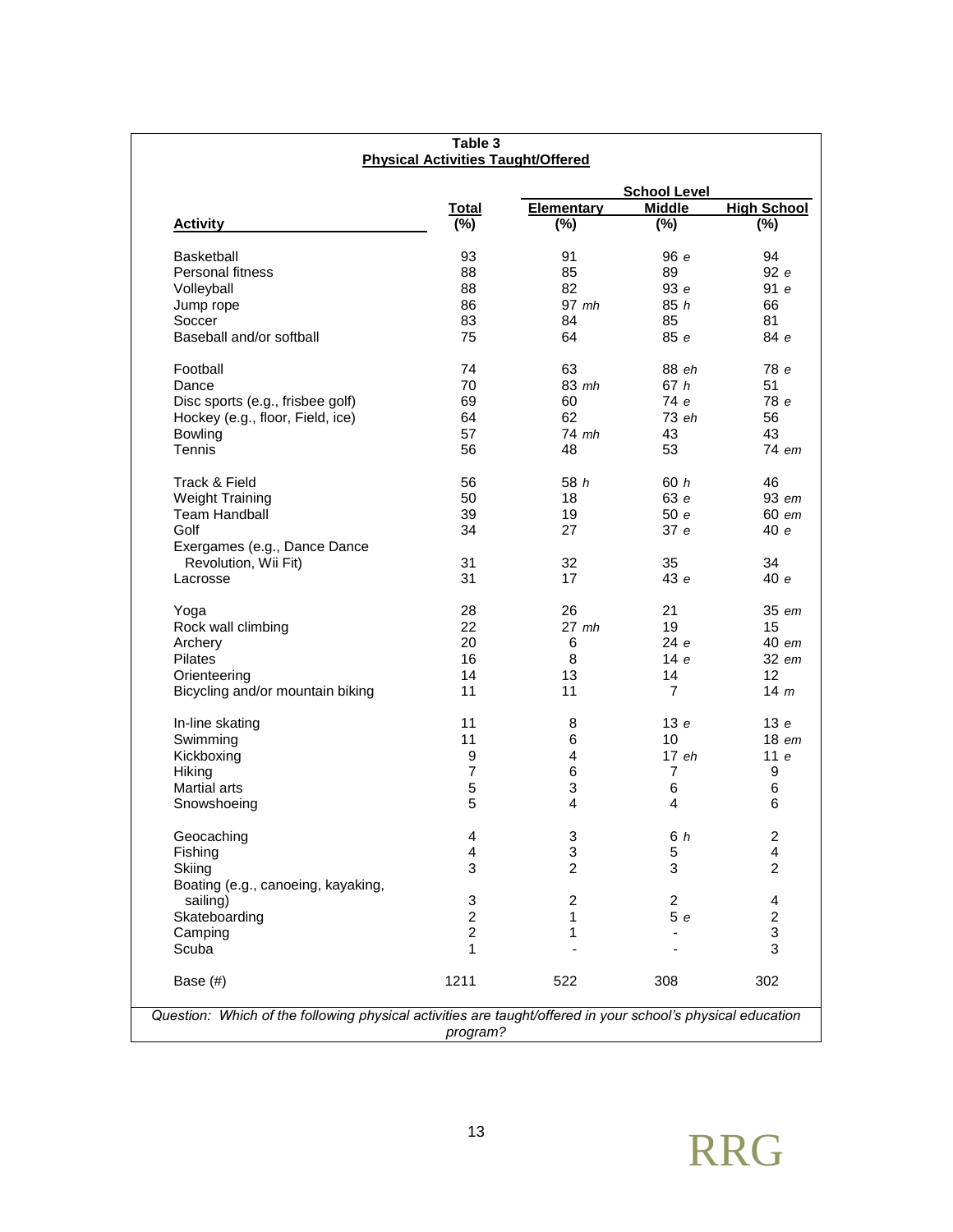## **C Use of Technology in Physical Education Programs**

Respondents were asked how often they use technology in their programs as part of student instruction; and 44% responded that they use technology "very frequently" or "somewhat frequently." Only 10% do not use technology at all. And these incidences varied little, regardless of school level (Table 4a).

| <b>Physical Education Program for Student Instruction</b>                                   | Table 4a                      | <b>Frequency of Use of Technology in</b> |                     |                    |
|---------------------------------------------------------------------------------------------|-------------------------------|------------------------------------------|---------------------|--------------------|
|                                                                                             |                               |                                          | <b>School Level</b> |                    |
|                                                                                             | Total                         | Elementary                               | <b>Middle</b>       | <b>High School</b> |
| <b>Frequency Used</b>                                                                       | (%)                           | (%)                                      | $(\% )$             | (%)                |
| Very frequently                                                                             | 11                            | 11                                       | 11                  | 10                 |
| Somewhat frequently                                                                         | 33                            | 30                                       | 34                  | 36                 |
| Somewhat infrequently                                                                       | 47                            | 48                                       | 47                  | 46                 |
| Not at all                                                                                  | 10                            | 11                                       | 8                   | 8                  |
| Base $(\#)$                                                                                 | 1147                          | 500                                      | 294                 | 280                |
| Question: How frequently is technology used in your school's physical education program for | student instruction/learning? |                                          |                     |                    |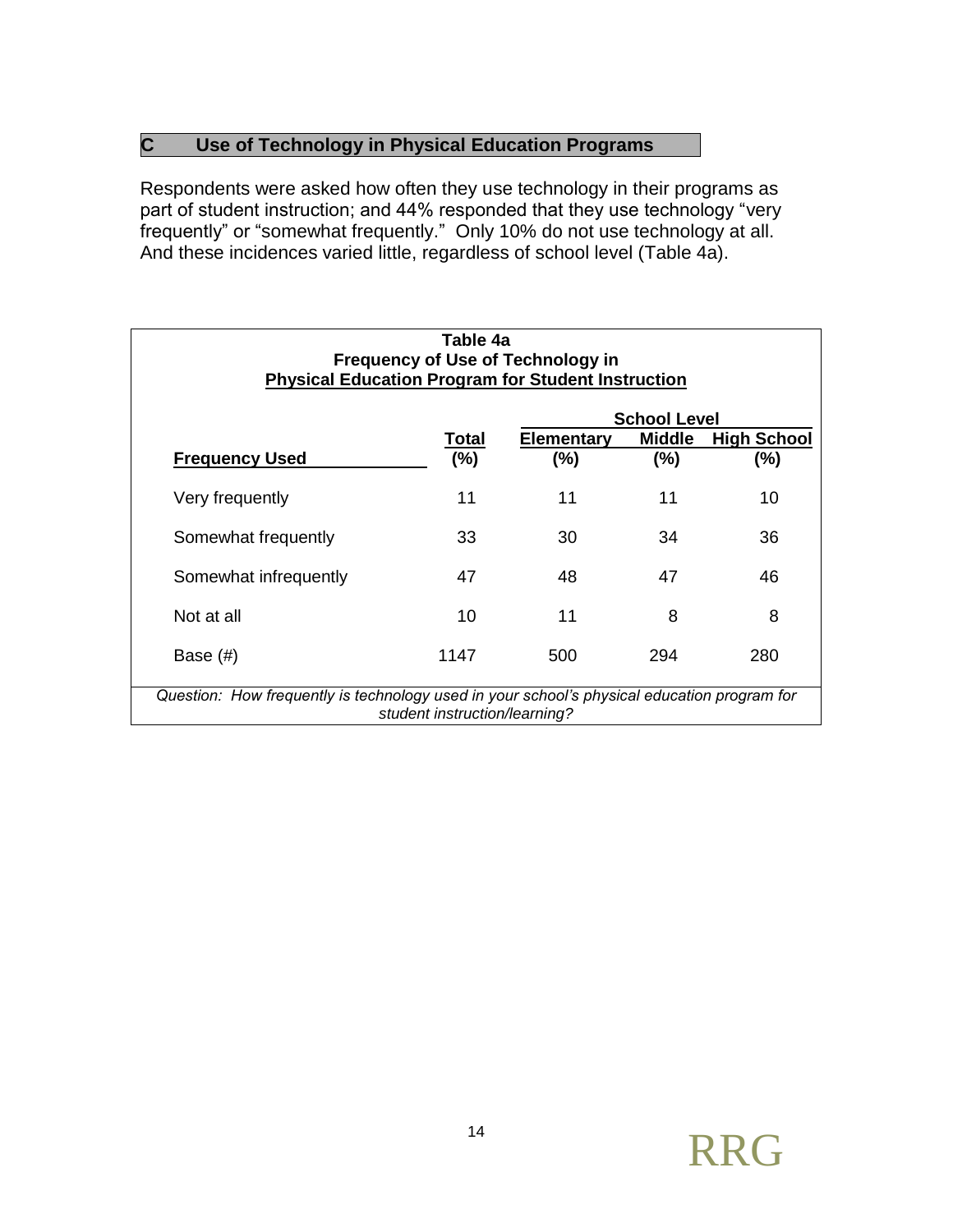Technology is even more pervasive when it comes to its use as a management tool by teachers (such as recording assessment scores or grading). As per Table 4b, over three-quarters use such technology "very frequently" or "somewhat frequently."

| <b>Education Program for Management by Teachers</b>                                                                                                                 | Table 4b | <b>Frequency of Use of Technology in Physical</b> |                     |                    |
|---------------------------------------------------------------------------------------------------------------------------------------------------------------------|----------|---------------------------------------------------|---------------------|--------------------|
|                                                                                                                                                                     |          |                                                   | <b>School Level</b> |                    |
|                                                                                                                                                                     | Total    | <b>Elementary</b>                                 | <b>Middle</b>       | <b>High School</b> |
| <b>Frequency Used</b>                                                                                                                                               | (%)      | $(\%)$                                            | $(\% )$             | (%)                |
| Very frequently                                                                                                                                                     | 43       | 39                                                | 45                  | 51e                |
| Somewhat frequently                                                                                                                                                 | 33       | 35                                                | 35                  | 28                 |
| Somewhat infrequently                                                                                                                                               | 19       | 20                                                | 17                  | 18                 |
| Not at all                                                                                                                                                          | 5        | 6                                                 | 4                   | 4                  |
| Base $(\#)$                                                                                                                                                         | 1147     | 500                                               | 294                 | 280                |
| Question: How frequently is technology used in your school's physical education program for<br>management by teachers (e.g., recording assessment scores, grading)? |          |                                                   |                     |                    |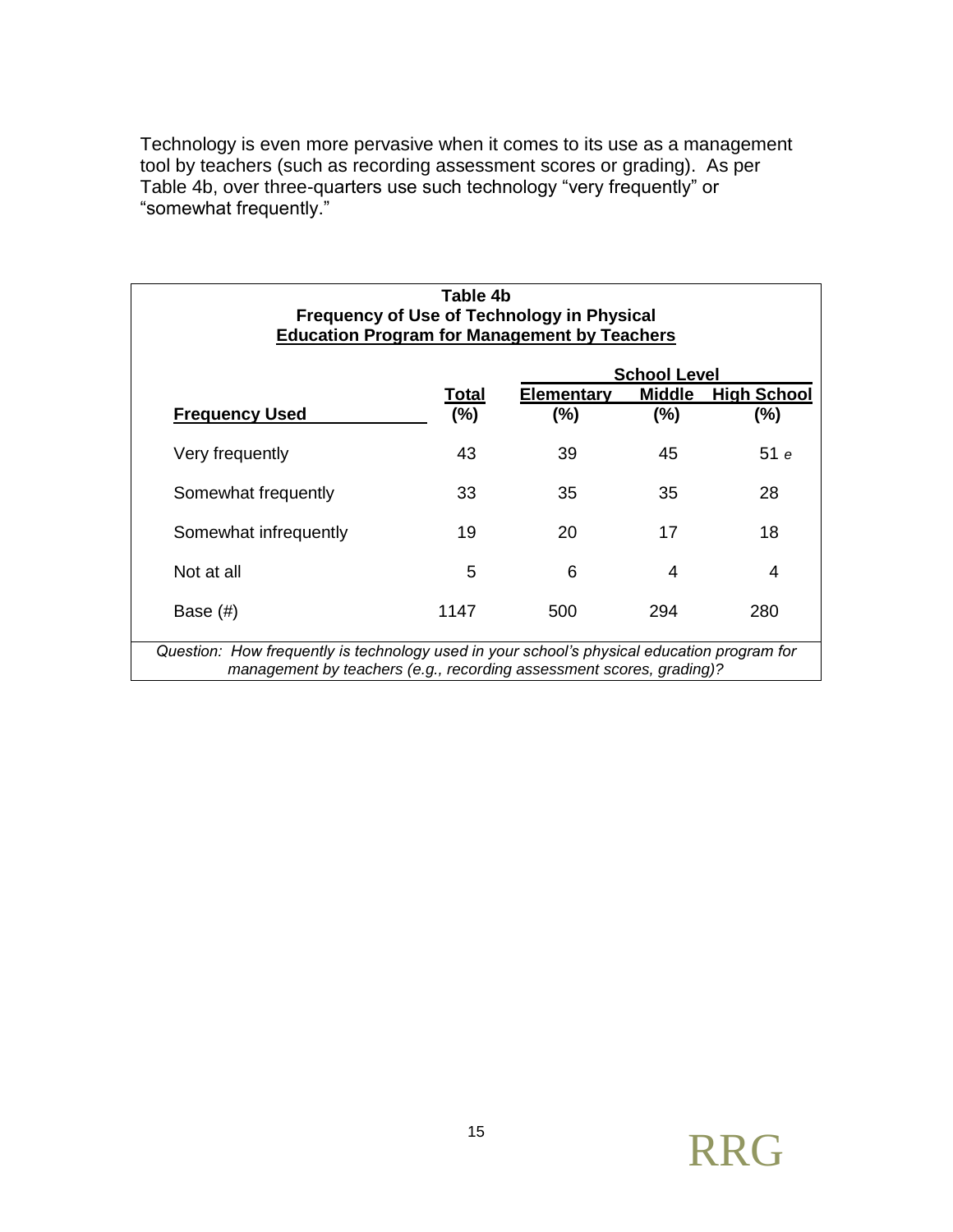What specific technologies are being used by these educators? 72% cite "computers/the internet;" 70% are using pedometers; 51% are using fitness assessment technologies/equipment (such as TriFIT and Tanita scales); and 39% are using heart rate monitors.

• Note that pedometers are significantly more likely to be used in elementary schools than in middle or high schools; heart rate monitors are more likely to be used in middle schools vs. elementary schools; and heart rate monitors are significantly more likely to be used in high schools than in either elementary or middle schools (see Table 5)

|                                                          | Table 5        |                   |                     |                         |
|----------------------------------------------------------|----------------|-------------------|---------------------|-------------------------|
| <b>Technology Used in the Physical Education Program</b> |                |                   |                     |                         |
|                                                          |                |                   | <b>School Level</b> |                         |
|                                                          | <b>Total</b>   | <b>Elementary</b> | <b>Middle</b>       | <b>High School</b>      |
| <b>Technology/Equipment</b>                              | (%)            | (%)               | (%)                 | $(\%)$                  |
| Computer/Internet                                        | 72             | 70                | 74                  | 73                      |
| Pedometers                                               | 70             | $74$ mh           | 67                  | 64                      |
| Fitness Assessment (e.g., TriFIT,                        |                |                   |                     |                         |
| Tanita scales)                                           | 51             | 48                | 55                  | 53                      |
| Heart rate monitors                                      | 39             | 30                | 40e                 | 53 em                   |
| Exergames/video games (e.g.,                             |                |                   |                     |                         |
| Dance Dance Revolution, Wii Fit)                         | 32             | 31                | 39 eh               | 26                      |
| Stationary fitness equipment (e.g.,                      |                |                   |                     |                         |
| treadmill, elliptical)                                   | 28             | 6                 | 35 e                | 55 em                   |
| Video recording                                          | 19             | 19                | 19                  | 20                      |
| Smart board                                              | 12             | 11                | 12                  | 14                      |
| Video projection system (e.g.,                           |                |                   |                     |                         |
| <b>HOPSports)</b>                                        | 12             | 10                | 15e                 | 12                      |
| Handheld computers                                       | 7              | 7                 | 9                   | 6                       |
| Global positioning systems (GPS)                         | 4              | 3                 | 5                   | 3                       |
| Distance Learning                                        | 3              | $\overline{2}$    | 3                   | $\overline{\mathbf{4}}$ |
| Accelerometers                                           | $\overline{2}$ | 1                 | 1                   | 3                       |
| Motion analysis system (e.g.,                            |                |                   |                     |                         |
| Dartfish)                                                | 1              |                   |                     |                         |
| Base $(\#)$                                              | 1147           | 500               | 294                 | 280                     |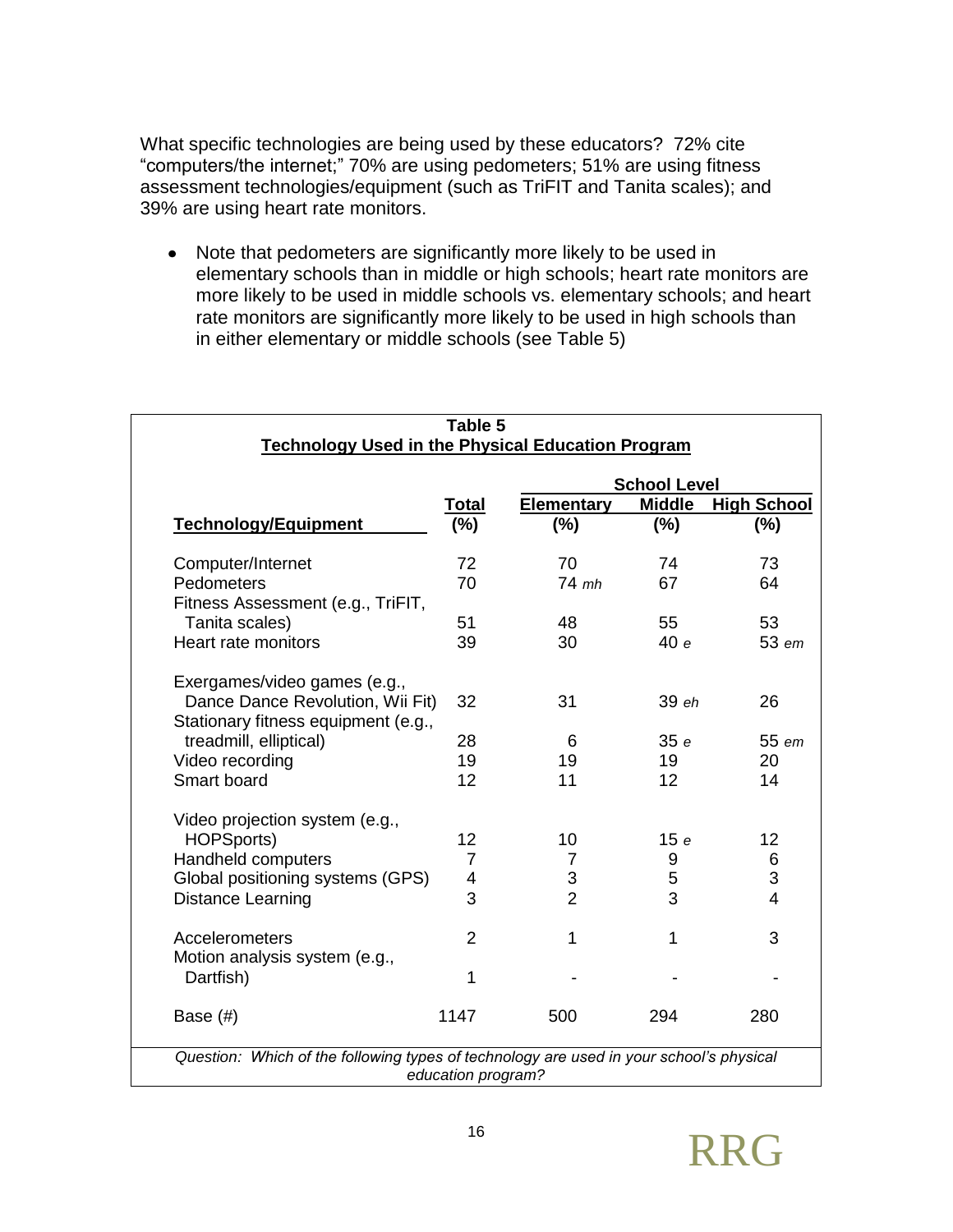Technology enhances a physical education program in many ways. As per Table 6, nearly two-thirds acknowledge that technology "enhances communication with parents," 60% feel that it "provides data for assessment and grading," 59% feel it "enhances instruction," and 51% feel it "increases student motivation."

|                                                                                                                                                                                |              |                   | <b>School Level</b> |                    |
|--------------------------------------------------------------------------------------------------------------------------------------------------------------------------------|--------------|-------------------|---------------------|--------------------|
| <b>Ways Technology</b>                                                                                                                                                         | <b>Total</b> | <b>Elementary</b> | <b>Middle</b>       | <b>High School</b> |
| <b>Enhances PE Program</b>                                                                                                                                                     | (%)          | $(\%)$            | $(\% )$             | $(\%)$             |
| Enhances communication with                                                                                                                                                    |              |                   |                     |                    |
| parents<br>Provides data for assessment and                                                                                                                                    | 64           | 61                | 67                  | 67                 |
| grading                                                                                                                                                                        | 60           | 57                | 65 e                | 64                 |
| <b>Enhances instruction</b>                                                                                                                                                    | 59           | 57                | 57                  | 63                 |
| Enhances communication with<br>school/district administrators about                                                                                                            |              |                   |                     |                    |
| student performance/achievement 52                                                                                                                                             |              | 51                | 54                  | 49                 |
| Increases student motivation<br>Increases student accountability for                                                                                                           | 51           | 52                | 51                  | 48                 |
| performance/achievement                                                                                                                                                        | 47           | 41                | 49 e                | 55e                |
| Enhances physical education                                                                                                                                                    | 45           | 42                | 48                  | 45                 |
| Provides objective data about                                                                                                                                                  |              |                   |                     |                    |
| student performance                                                                                                                                                            | 44           | 45                | 46                  | 42                 |
| Expands physical activity offerings<br>Enables teachers to determine the<br>amount of physical education<br>class time that students spend in<br>moderate to vigorous physical | 30           | 29                | 34                  | 26                 |
| activity<br>Increases students' skills and                                                                                                                                     | 27           | 23                | 30e                 | 29                 |
| confidence in using technology<br>Increases support from stakeholders                                                                                                          | 25           | 22                | 26                  | 28                 |
| (e.g., parents, administrators)                                                                                                                                                | 24           | 23                | 25                  | 24                 |
| Frees time for teachers to provide                                                                                                                                             |              |                   |                     |                    |
| students w/ individualized feedback 17                                                                                                                                         |              | 15                | 19                  | 19                 |
| Technology is not used in my                                                                                                                                                   |              |                   |                     |                    |
| school's PE program                                                                                                                                                            | 12           | 10                | 13                  | 13                 |
| Base $(\#)$                                                                                                                                                                    | 1147         | 500               | 294                 | 280                |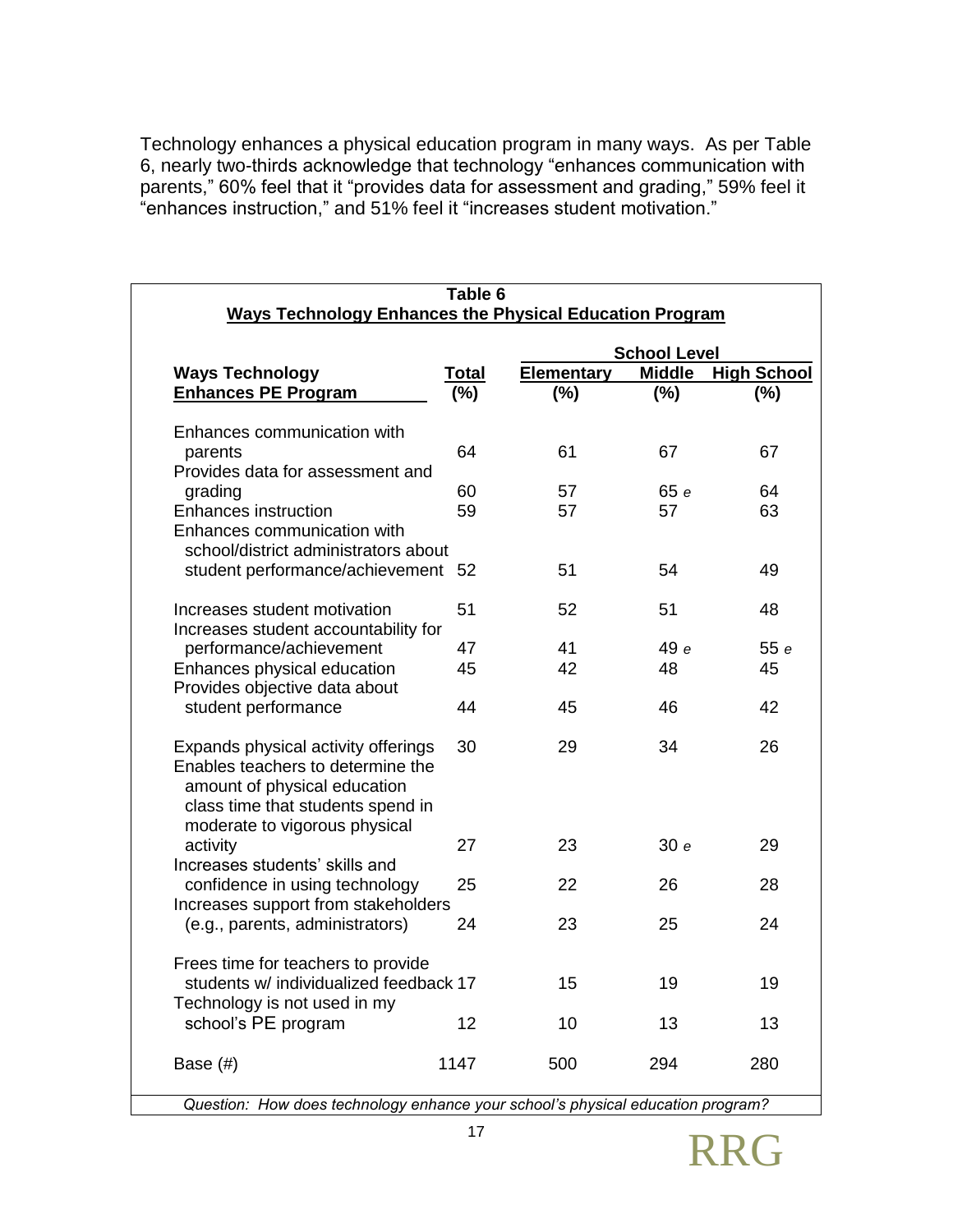# **D Professional Development for Physical Education Teachers**

65% of these educators are required to attend professional development classes. Indeed, for one-third, the school district requires a minimum of three days per year for such classes (Table 7).

|                      |              |                   | <b>School Level</b> |                    |
|----------------------|--------------|-------------------|---------------------|--------------------|
|                      | <u>Total</u> | <b>Elementary</b> | <b>Middle</b>       | <b>High School</b> |
| Days per school year | (%)          | $(\%)$            | $(\%)$              | (%)                |
| 0 days               | 27           | 27                | 25                  | 27                 |
| 1 day                | 14           | 14                | 16                  | 11                 |
| 2 days               | 18           | 19                | 14                  | $24 \; m$          |
| 3 days               | 12           | 9                 | 16e                 | 13                 |
| 4 days               | 7            | 8                 | 6                   | 9                  |
| 5 or more days       | 14           | 15                | 16                  | 11                 |
| Don't know           | 9            | 8                 | 8                   | 10                 |
| Base $(\#)$          | 1131         | 492               | 291                 | 271                |

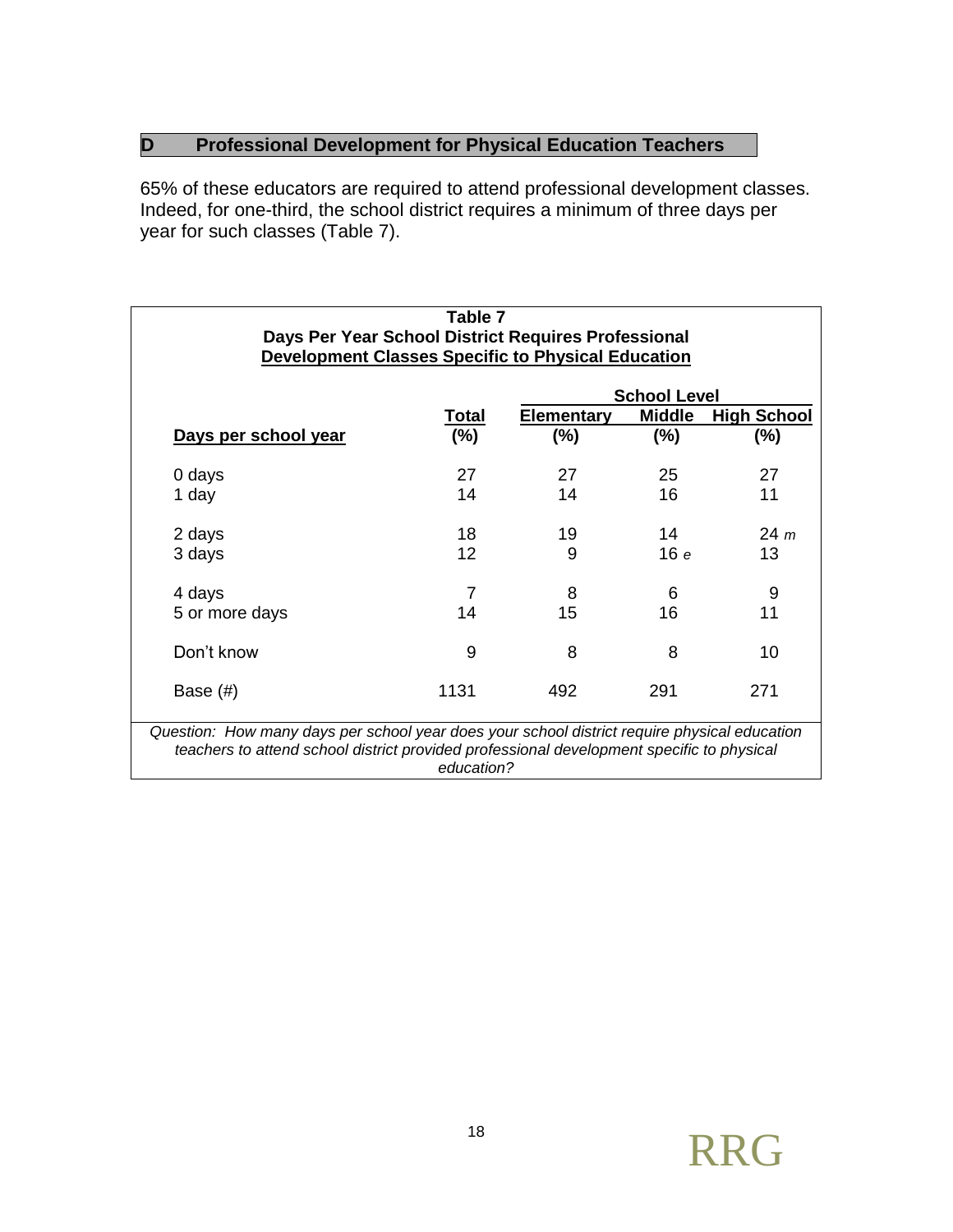As shown below, 64% of schools/districts provide funding for physical education teachers to attend professional classes/workshops/conferences…and over 70% provide time-off for attending. Elementary schools are significantly more likely to provide these than are either middle schools or high schools.

| <b>Elementary</b><br>$(\%)$ | <b>Middle</b><br>$(\%)$ | <b>High School</b><br>$(\%)$                                                                                                                                                                 |
|-----------------------------|-------------------------|----------------------------------------------------------------------------------------------------------------------------------------------------------------------------------------------|
|                             |                         |                                                                                                                                                                                              |
|                             |                         |                                                                                                                                                                                              |
| $70$ mh                     | 62h                     | 53                                                                                                                                                                                           |
| 78 mh                       | 64                      | 62                                                                                                                                                                                           |
| 492                         | 291                     | 271                                                                                                                                                                                          |
|                             |                         | Question: Since 2006, did your school and/or school district provide you with any funding to<br>attend a professional development class/workshop/conference/convention provided by an entity |

*convention provided by an entity other than your school district?*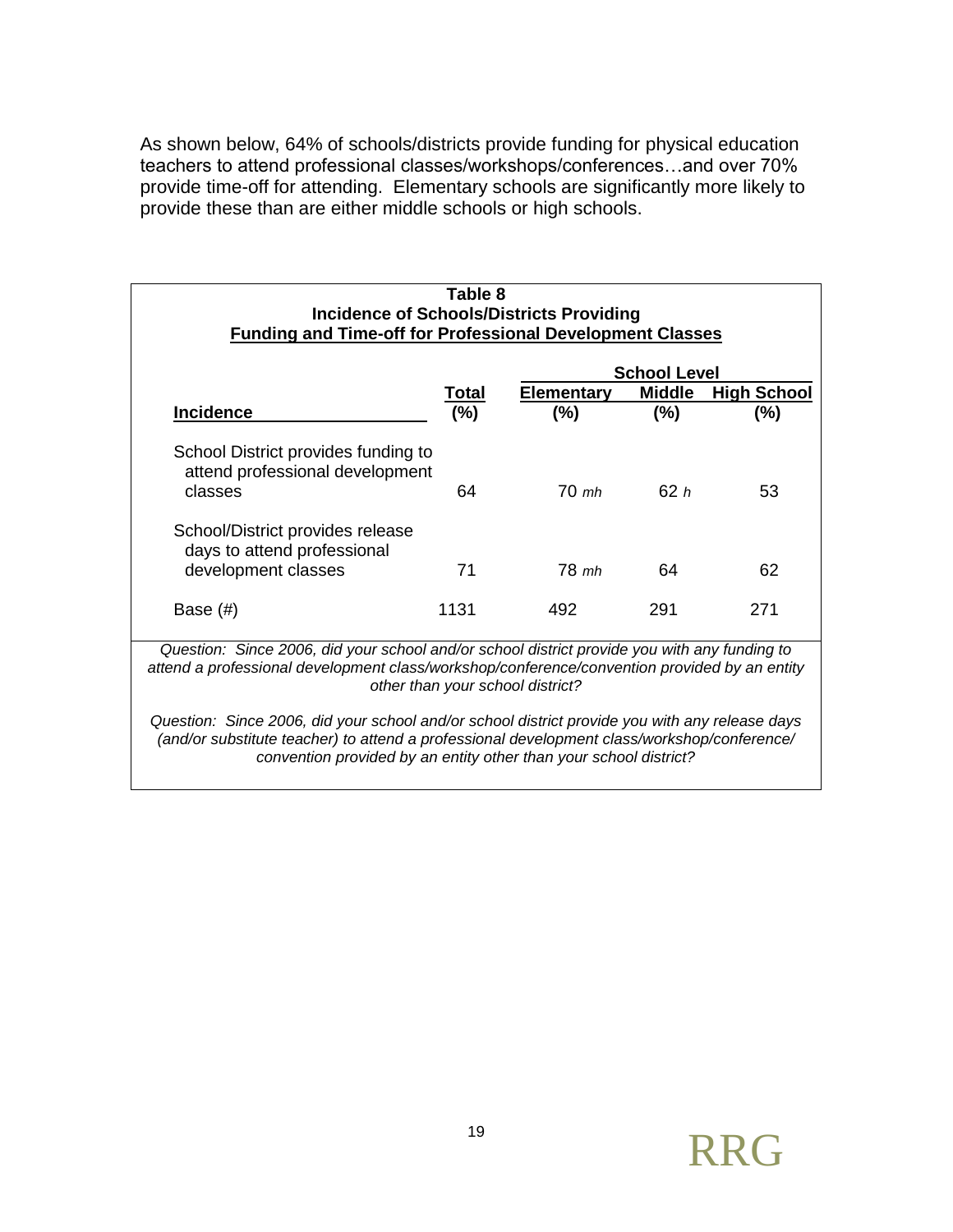## **E Professional Organizations**

- 50% of the physical education teachers are members of national AAHPERD; and two-thirds are members of their state's AAHPERD. In both cases, elementary school instructors are more likely to be members than are their middle school or high school counterparts (Table 9).
- 75% belong to at least one of the three associations included in the table (national AAHPERD, state AAHPERD or state interscholastic coaches association).

| Table 9<br><b>Membership in Professional Organizations</b>                                               |              |                   |               |                    |
|----------------------------------------------------------------------------------------------------------|--------------|-------------------|---------------|--------------------|
|                                                                                                          |              |                   |               |                    |
|                                                                                                          | <u>Total</u> | <b>Elementary</b> | <b>Middle</b> | <b>High School</b> |
| Organization                                                                                             | (%)          | $(\% )$           | (%)           | $(\%)$             |
| American Alliance for Health, Physical<br><b>Education, Recreation &amp; Dance</b><br>(national AAHPERD) | 50           | $54$ mh           | 45            | 44                 |
| State association for Health,<br><b>Physical Education, Recreation</b><br>& Dance (state AAHPERD)        | 57           | $68$ mh           | 47            | 45                 |
| State interscholastic coaches<br>association                                                             | 18           | 7                 | 17e           | 38 em              |
| Not a current member of these org's 25                                                                   |              | 23                | 33e           | 26                 |
| Base $(\#)$                                                                                              | 1131         | 492               | 291           | 271                |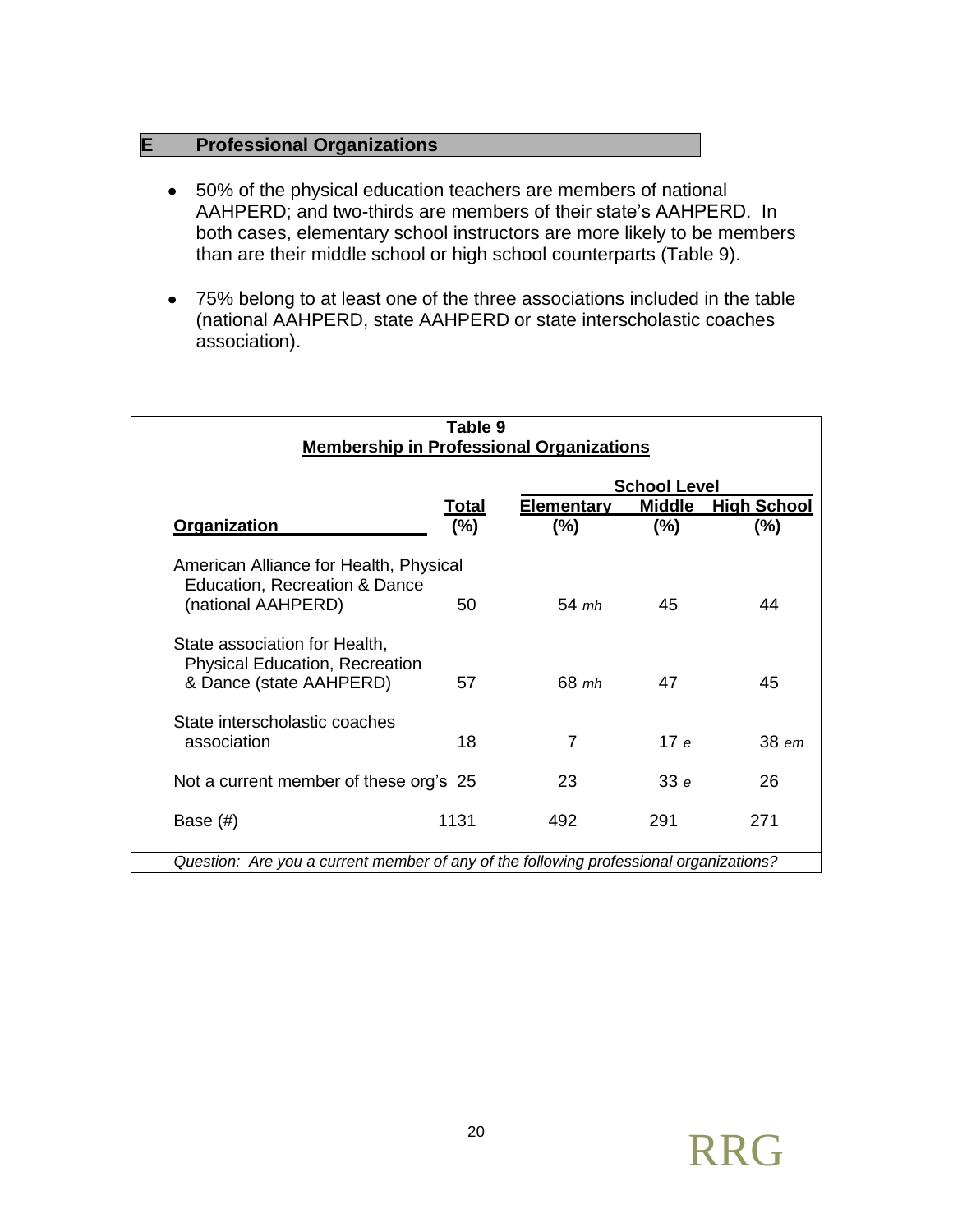Just under half have attended their state's AAHPERD conference in the last three years…and 25% have attended the national AAHPERD convention. The elementary school teachers are more likely to have attended these than the middle or high school teachers (Table 10).

| Table 10<br><b>Incidence Attending Selected Conferences</b>                                                                                     |       |                     |               |                    |  |
|-------------------------------------------------------------------------------------------------------------------------------------------------|-------|---------------------|---------------|--------------------|--|
|                                                                                                                                                 |       | <b>School Level</b> |               |                    |  |
|                                                                                                                                                 | Total | <b>Elementary</b>   | <b>Middle</b> | <b>High School</b> |  |
| <b>Conference</b>                                                                                                                               | (%)   | $(\%)$              | (%)           | (%)                |  |
| State association for Health,<br>Physical Education, Recreation &<br>Dance annual conference                                                    | 48    | $57$ mh             | 43h           | 35                 |  |
| American Alliance for Health,<br>Physical Education, Recreation &<br>Dance (AAHPERD) annual national<br>Convention                              | 25    | $30$ mh             | 22            | 19                 |  |
| District association for Health, Physical<br>Education, Recreation & Dance annual<br>conference (e.g., Eastern District,<br>Southwest District) | 19    | $22$ mh             | 15            | 14                 |  |
|                                                                                                                                                 |       |                     |               |                    |  |
| State interscholastic coaches<br>association's annual conference                                                                                | 9     | 3                   | 9e            | $20$ em            |  |
| Did not attend any of the<br>conferences                                                                                                        | 38    | 31                  | 44 e          | 48 e               |  |
| Base $(\#)$                                                                                                                                     | 1131  | 492                 | 291           | 271                |  |
| Question: Since 2006, did you attend any of the following conferences/conventions?                                                              |       |                     |               |                    |  |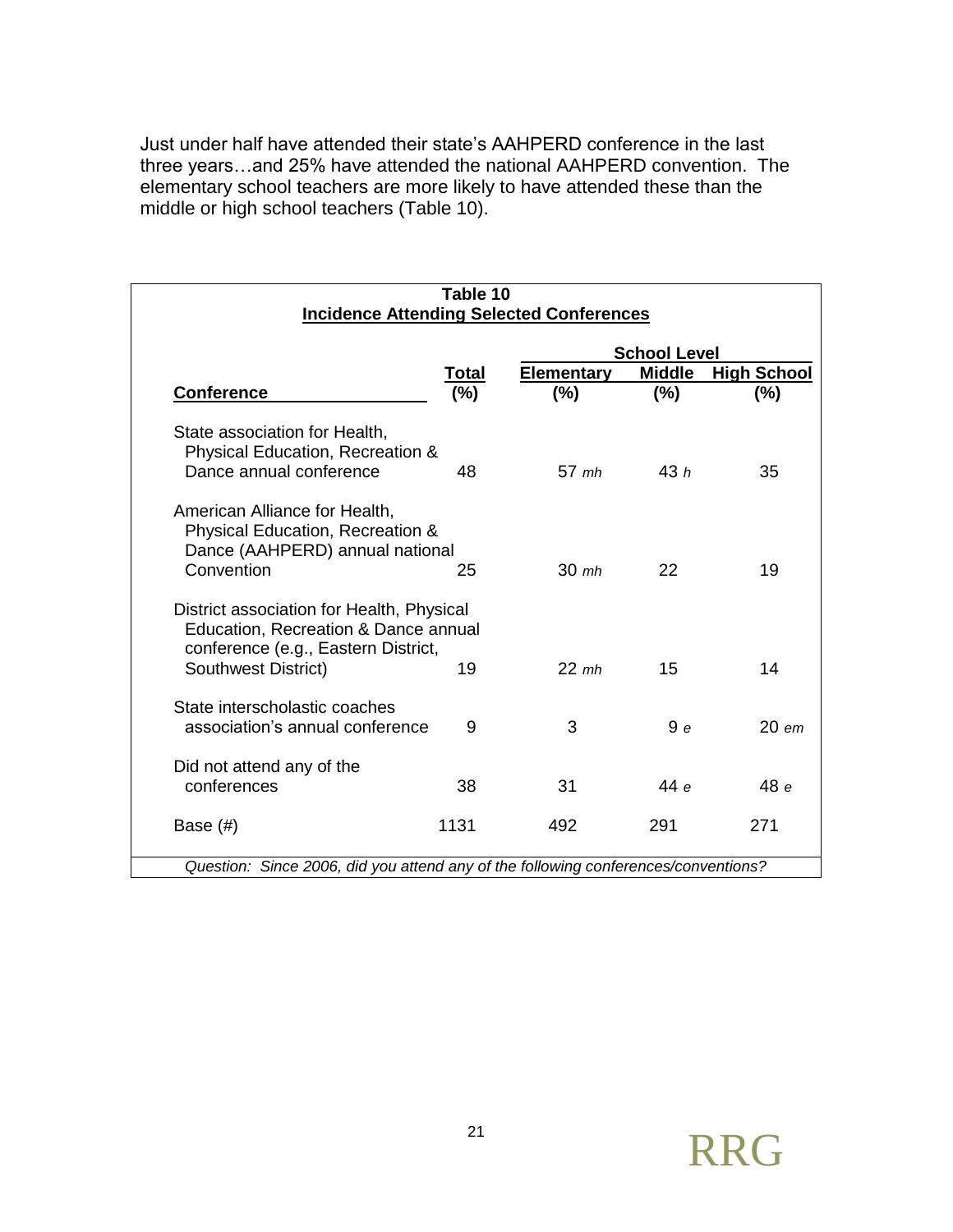#### **F The Principal's Knowledge and Involvement**

When it comes to physical education programs – regardless of school level – roughly one-quarter rate their principal as "very knowledgeable" (Table 11). And, as per Table 12, 58% of the teachers rate their principal as "very supportive" of the physical education program (67% of elementary school physical education teachers, vs. 54% of those teaching in middle school and 49% of those teaching in high school).

|                                       |              | <b>School Level</b>          |                      |                              |  |
|---------------------------------------|--------------|------------------------------|----------------------|------------------------------|--|
| <b>Principal's Level of Knowledge</b> | Total<br>(%) | <b>Elementary</b><br>$(\% )$ | <b>Middle</b><br>(%) | <b>High School</b><br>$(\%)$ |  |
| Very knowledgeable                    | 27           | 28                           | 29                   | 27                           |  |
| Somewhat knowledgeable                | 55           | 57                           | 52                   | 52                           |  |
| Not knowledgeable                     | 18           | 15                           | 20                   | 21                           |  |
| Base (#)                              | 1125         | 490                          | 291                  | 271                          |  |

| Table 12<br>Rating The Principal's Support for Physical Education Program                              |              |                             |                      |                              |
|--------------------------------------------------------------------------------------------------------|--------------|-----------------------------|----------------------|------------------------------|
| <b>School Level</b>                                                                                    |              |                             |                      |                              |
| <b>Principal's Support for</b><br><b>Physical Education Program</b>                                    | Total<br>(%) | <b>Elementary</b><br>$(\%)$ | <b>Middle</b><br>(%) | <b>High School</b><br>$(\%)$ |
| Very supportive                                                                                        | 58           | $67$ mh                     | 54                   | 49                           |
| Somewhat supportive                                                                                    | 35           | 29                          | 35e                  | 39e                          |
| Not supportive                                                                                         | 7            | 4                           | 10                   | م 11                         |
| Base $(\#)$                                                                                            | 1125         | 490                         | 291                  | 271                          |
| Question: How would you rate your principal's support for your school's physical education<br>program? |              |                             |                      |                              |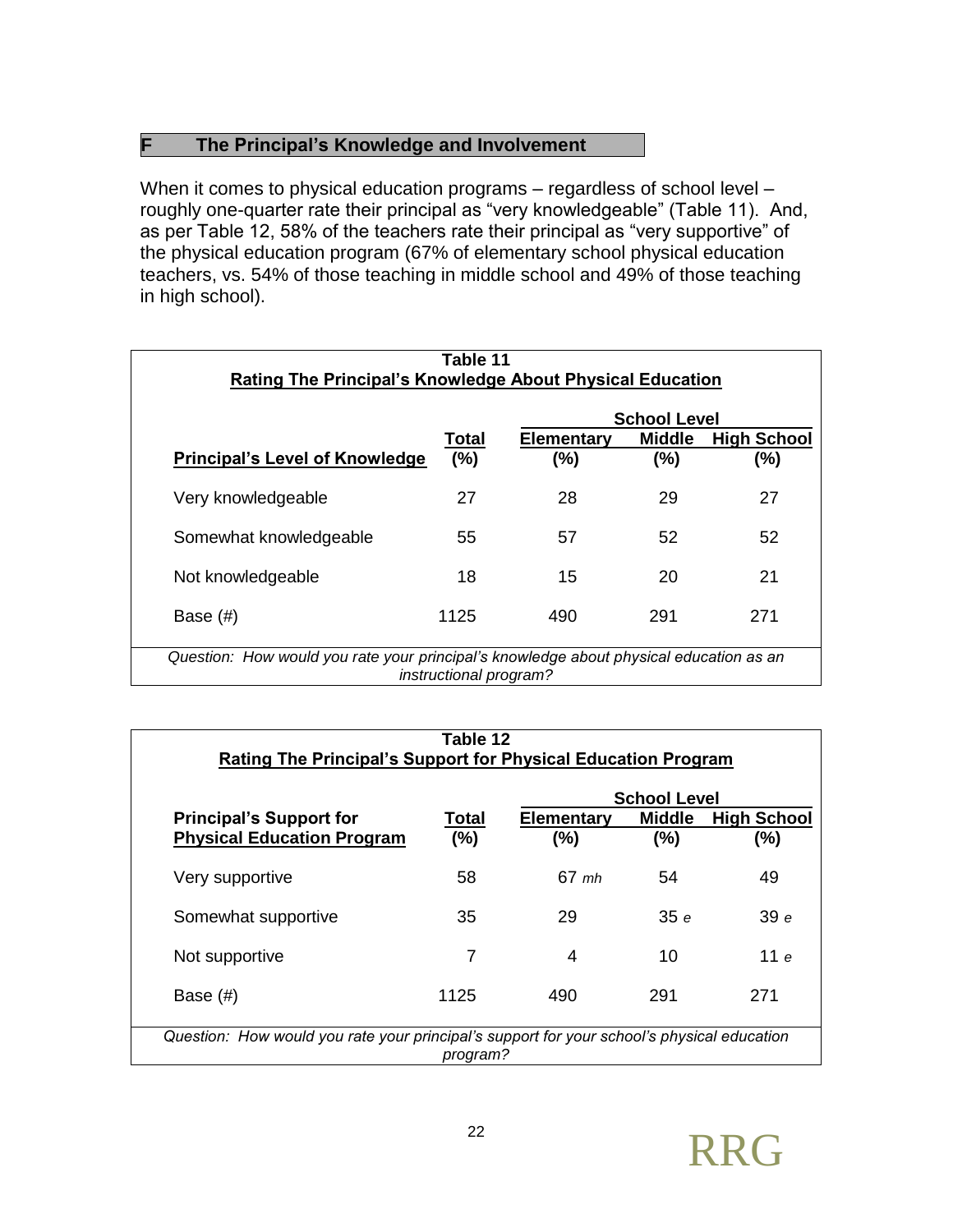How often do principals conduct formal evaluations of instructors? 45% report that their principal conducts such an evaluation once a year…for 37% it's two or more times a year…and for 18% it's "never" (Table 13).

| Table 13<br><b>Frequency with Which Principal</b><br><b>Conducts a Teacher Evaluation</b> |                  |                                  |                         |                               |
|-------------------------------------------------------------------------------------------|------------------|----------------------------------|-------------------------|-------------------------------|
|                                                                                           |                  |                                  | <b>School Level</b>     |                               |
| <b>Frequency</b>                                                                          | Total<br>$(\% )$ | <b>Elementary</b><br>$(\%)$      | <b>Middle</b><br>$(\%)$ | <b>High School</b><br>$(\% )$ |
| One time during the school year                                                           | 45               | 48                               | 41                      | 42                            |
| Two times during the school year                                                          | 26               | 31h                              | 25                      | 19                            |
| Three or more times during the<br>school year                                             | 11               | 10                               | 16h                     | 10                            |
| Never                                                                                     | 18               | 11                               | 18 e                    | 29e                           |
| Base $(\#)$                                                                               | 1125             | 490                              | 291                     | 271                           |
| Question: During one school year, how often does your school principal conduct a formal   |                  | evaluation of you (the teacher)? |                         |                               |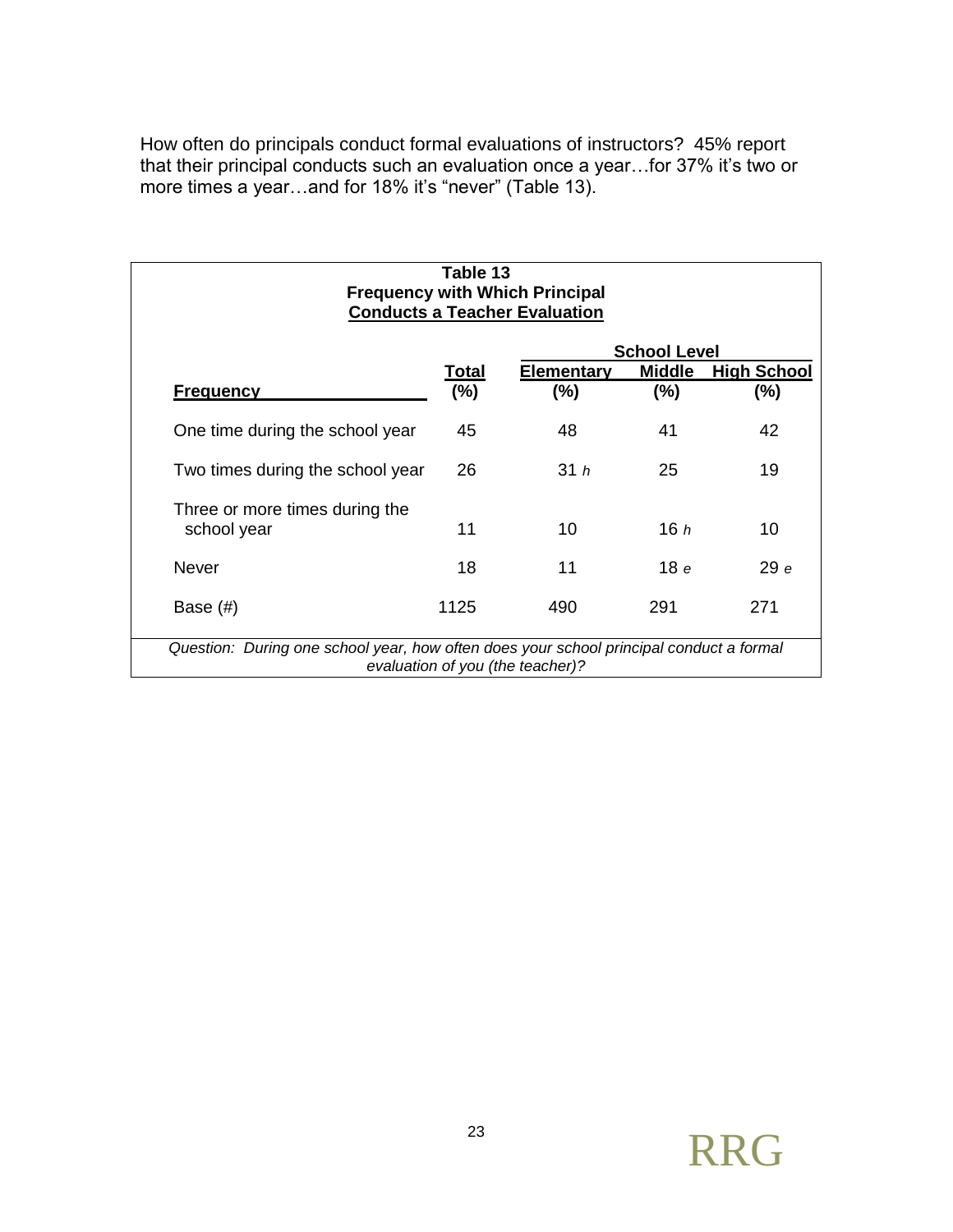For 54% of these educators, the principal attends/observes the physical education class three or more times during the school year (Table 14).

| Table 14<br><b>Frequency with Which Principal</b><br><b>Observes a Physical Education Class</b>                                                                                          |                        |                             |                      |                              |
|------------------------------------------------------------------------------------------------------------------------------------------------------------------------------------------|------------------------|-----------------------------|----------------------|------------------------------|
|                                                                                                                                                                                          |                        |                             | <b>School Level</b>  |                              |
| <b>Frequency</b>                                                                                                                                                                         | <b>Total</b><br>$(\%)$ | <b>Elementary</b><br>$(\%)$ | <b>Middle</b><br>(%) | <b>High School</b><br>$(\%)$ |
| Daily                                                                                                                                                                                    | 1                      | 1                           | $\overline{2}$       | 1                            |
| Weekly                                                                                                                                                                                   | 8                      | 8                           | 10                   | 6                            |
| Bi-weekly                                                                                                                                                                                | $\overline{7}$         | 7                           | 6                    | $\overline{7}$               |
| Monthly                                                                                                                                                                                  | 16                     | 18h                         | 16                   | 10                           |
| At least three times during the<br>school year                                                                                                                                           | 22                     | 24                          | 22                   | 19                           |
| Two times during the school year                                                                                                                                                         | 13                     | 12                          | 15                   | 15                           |
| One time during the school year                                                                                                                                                          | 13                     | 13                          | 9                    | 13                           |
| Never                                                                                                                                                                                    | 21                     | 17                          | 21                   | 30 em                        |
| Base $(\#)$                                                                                                                                                                              | 1125                   | 490                         | 291                  | 271                          |
| Question: About how often does your principal visit/observe a physical education class for at<br>least five full minutes (excluding any times that he/she is conducting a formal teacher | evaluation)?           |                             |                      |                              |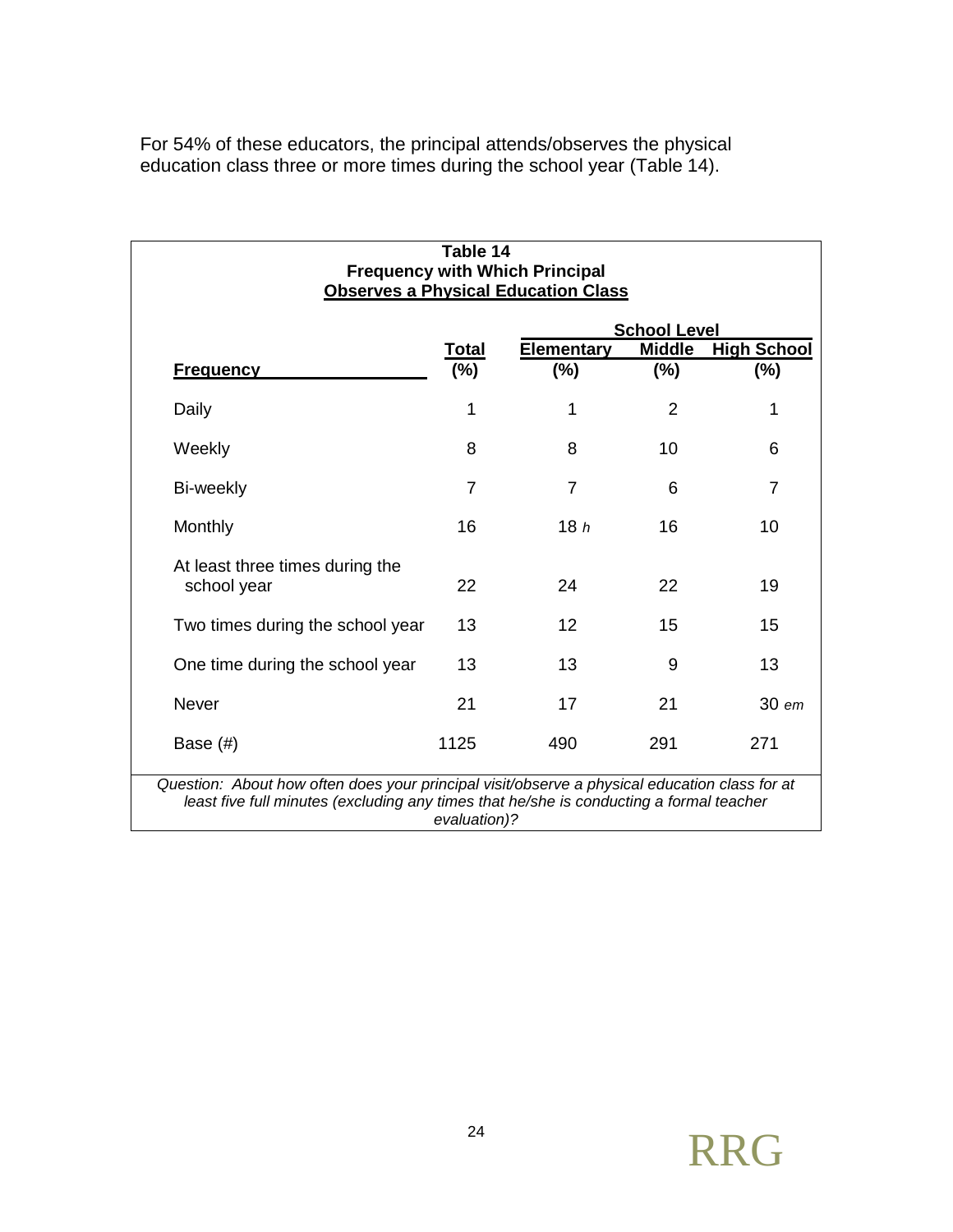#### **G Student & Parent Interest in Physical Education**

In the last three years, 39% of the physical education teachers perceive that their students' attention/interest in physical activity "has increased." Interestingly, this incidence was significantly stronger among middle school teachers vs. those teaching in high school; and significantly stronger among elementary school teachers, vs. either middle or high school teachers (Table 15).

Also note – in Table 15a – that those more frequent users of technology were significantly more likely to perceive increased student interest and attention in physical activity.

| Table 15<br><b>Student &amp; Parent Interest in Physical Activity</b>                  |       |                     |               |                    |  |
|----------------------------------------------------------------------------------------|-------|---------------------|---------------|--------------------|--|
|                                                                                        |       | <b>School Level</b> |               |                    |  |
|                                                                                        | Total | <b>Elementary</b>   | <b>Middle</b> | <b>High School</b> |  |
| Incidence agreeing that                                                                | (%)   | $(\% )$             | $(\%)$        | (%)                |  |
| Students' attention/Interest in<br>being physically active "has<br>increased"          | 39    | $46$ mh             | 35h           | 26                 |  |
| Students' attention/interest in<br>physical education class "has<br>increased"         | 38    | $50 \;$ mh          | 32h           | 20                 |  |
| Students' daily participation in<br>physical activity "has increased"                  | 34    | $40$ mh             | 32            | 25                 |  |
| Student health-related fitness<br>levels "have increased"                              | 36    | $40 \text{ mb}$     | 24            | 20                 |  |
| Parents' interest/concern/support<br>for student physical activity "has<br>increased"  | 31    | $39$ mh             | 24            | 20                 |  |
| Parents' interest/concern/support<br>for student physical education<br>"has increased" | 27    | 36 mh               | 20            | 14                 |  |
| Base (#)                                                                               | 1111  | 486                 | 288           | 265                |  |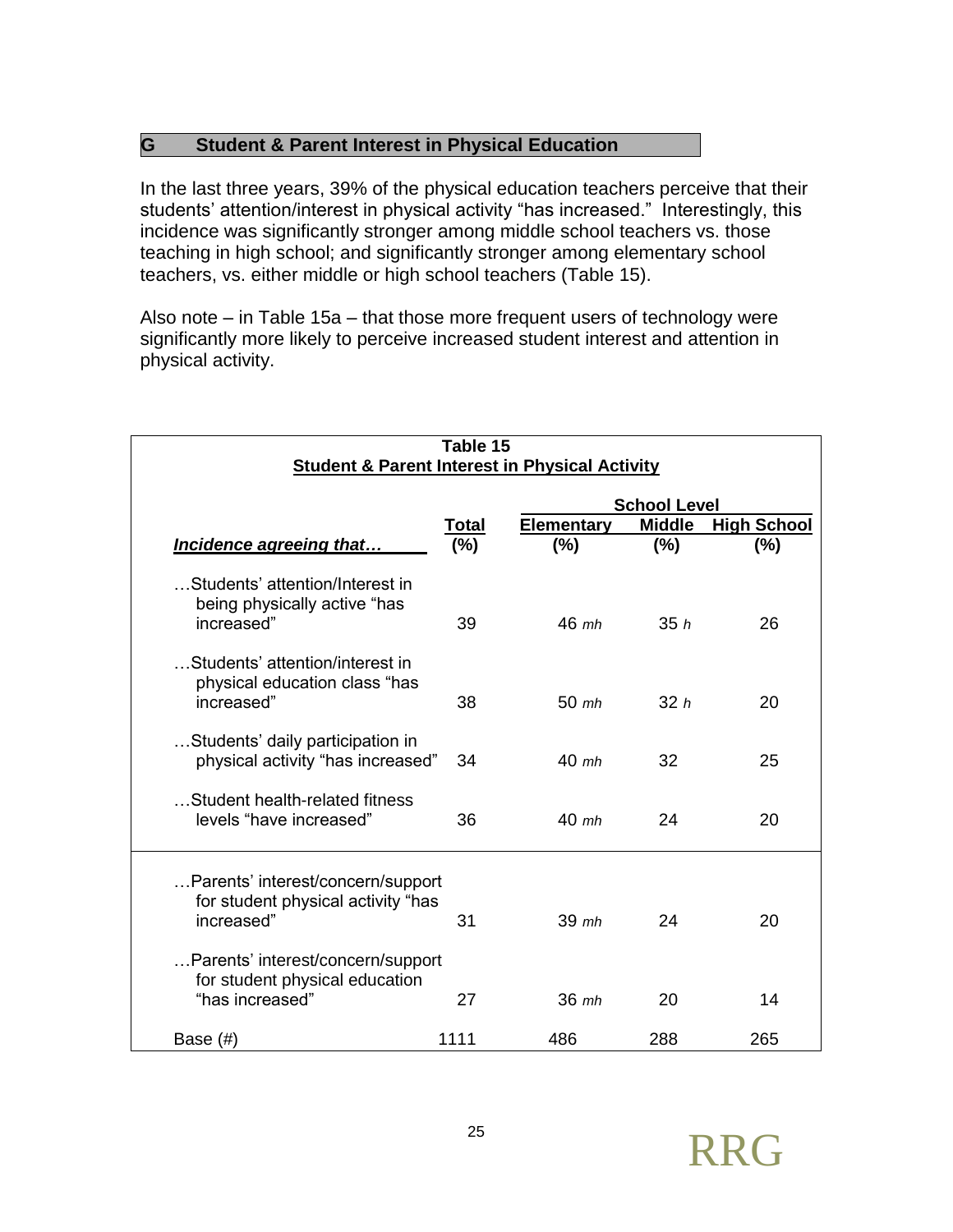| Table 15a                                                                                                                                       |                                                    |              |                                                      |  |  |
|-------------------------------------------------------------------------------------------------------------------------------------------------|----------------------------------------------------|--------------|------------------------------------------------------|--|--|
| <b>Recent Change in Students' Daily Participation in Physical Activity</b><br>(Among more frequent users of technology for student instruction) |                                                    |              |                                                      |  |  |
|                                                                                                                                                 |                                                    | Among        |                                                      |  |  |
| Incidence agreeing that                                                                                                                         | More frequent<br>users of<br>technology<br>$(\% )$ |              | Less frequent<br>& non-users<br>of technology<br>(%) |  |  |
| Students' attention/interest in being<br>physically active "has increased"                                                                      | 47                                                 | $\leftarrow$ | 33                                                   |  |  |
| Students' attention/interest in physical<br>education class "has increased"                                                                     | 46                                                 | $\leftarrow$ | 32                                                   |  |  |
| Students' daily participation in physical<br>activity "has increased"                                                                           | 42                                                 | $\leftarrow$ | 28                                                   |  |  |
| Students' health-related fitness levels<br>"have increased"                                                                                     | 46                                                 | $\leftarrow$ | 28                                                   |  |  |
| Parents' interest/concern/support for<br>student physical activity "has increased"                                                              | 38                                                 | $\leftarrow$ | 26                                                   |  |  |
| Parents' interest/concern/support for<br>student physical education "has increased" 34                                                          |                                                    | $\leftarrow$ | 21                                                   |  |  |
| Base (#)                                                                                                                                        | 484                                                |              | 627                                                  |  |  |

As one might expect, the pattern for "interest in physical education class" is nearidentical to the pattern for "interest in physical activity:"

- 38% of teachers perceive increased interest from students in physical education class; significantly more among the middle school teachers vs. the high school teachers; and significantly more among the elementary school teachers vs. those in middle or high school…
- ... And incidence perceiving increased interest is significantly higher among more frequent users of technology vs. those who never or rarely use technology.

And the pattern roughly parallels the aforesaid for "students' daily participation in physical activity" and for "students' health-related fitness levels."

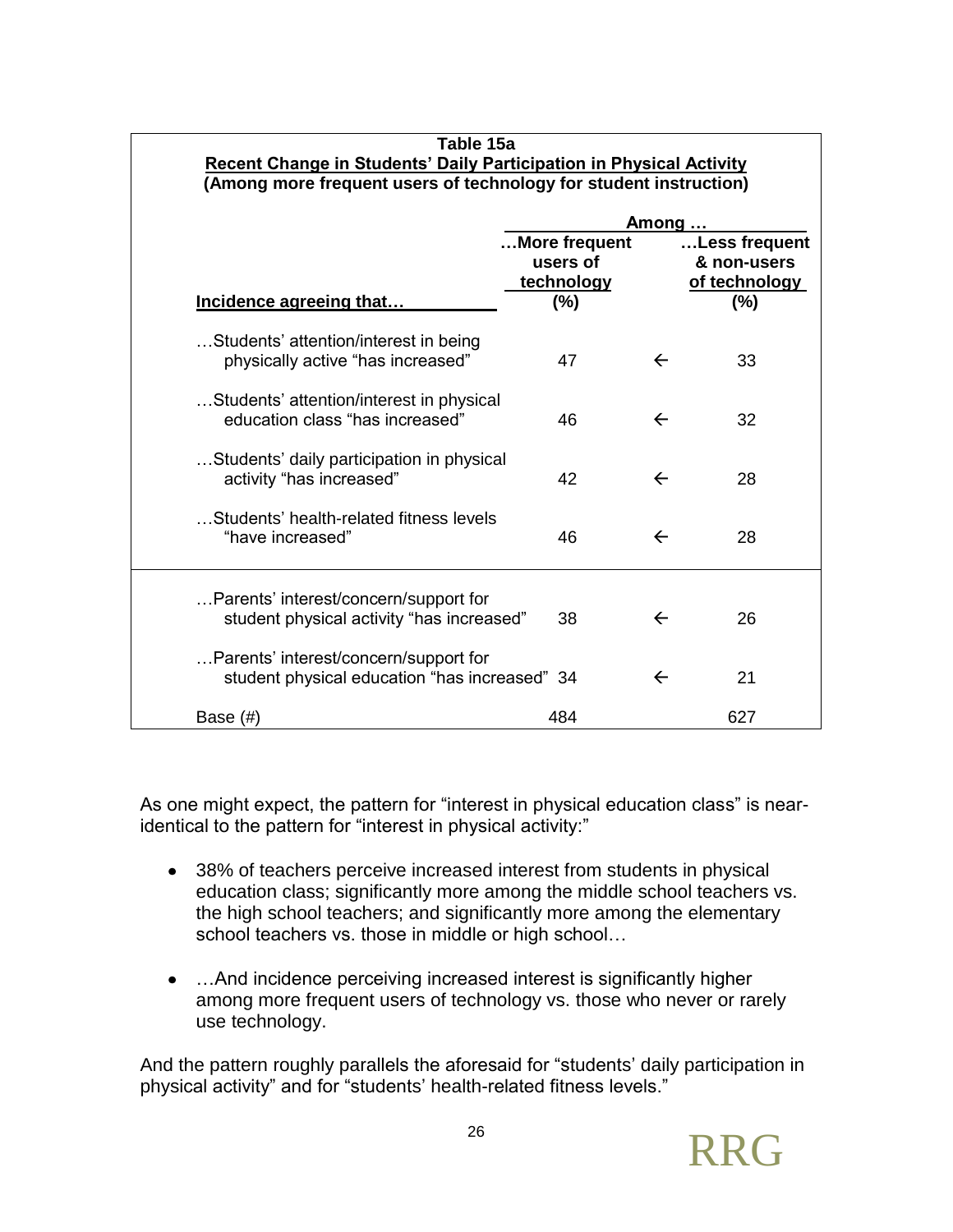31% of the physical education instructors perceive increased interest and support from parents regarding students' physical activity…and 27% perceive increased interest/support from parents regarding students' physical education.

- Here too, interest is comparatively stronger among parents of students in the elementary school grades…
- ... And here too parent interest is significantly stronger when the teacher is a frequent user of technology. For example, 34% of more-frequent users of technology perceive increased interest from parents regarding students' physical education; vs. 21% of those teachers who are less frequent or non-users of technology in student instruction.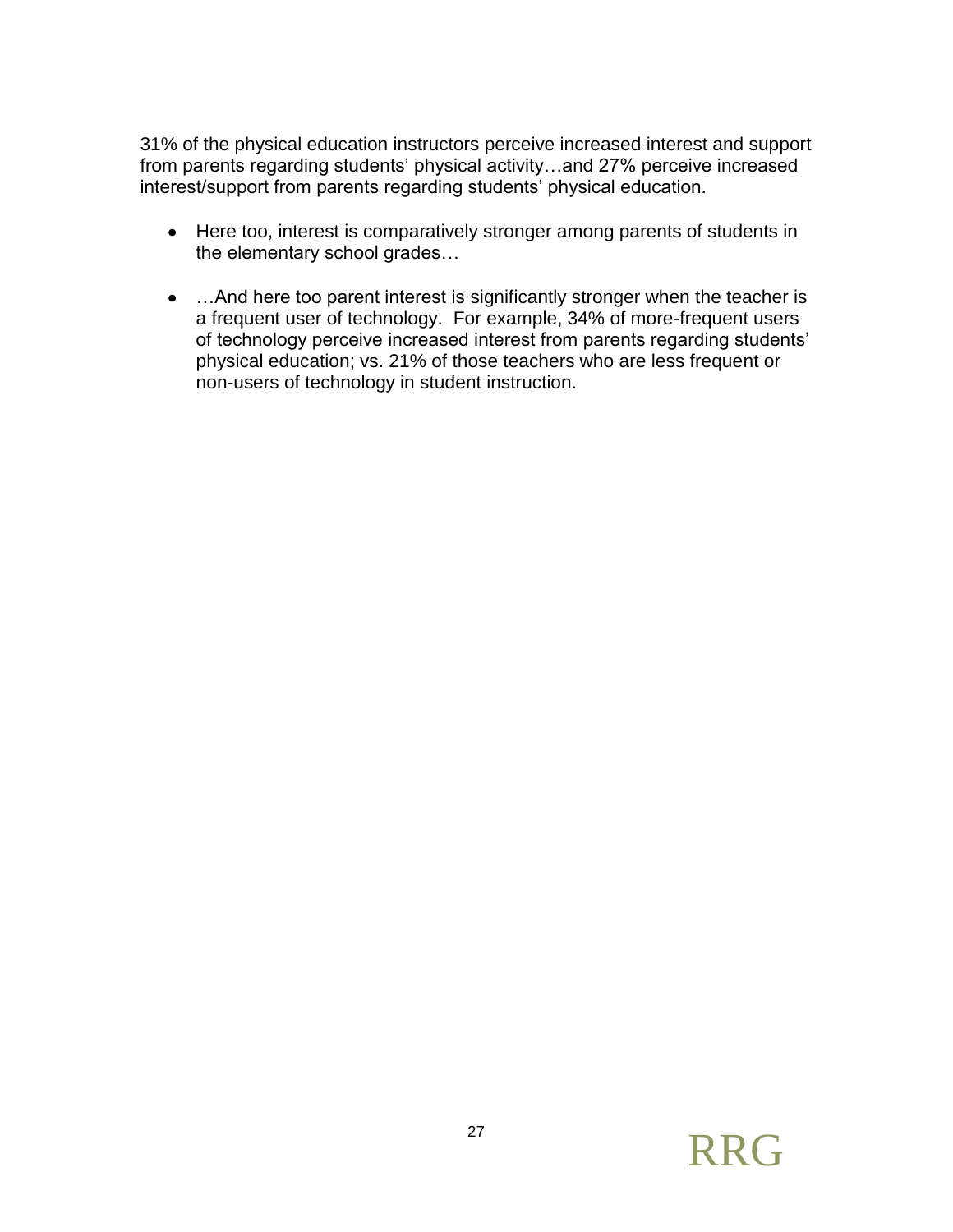41% have formally surveyed their students about their satisfaction and/or ideas vis-a-vis the physical education program; and 13% have surveyed parents (Table 16).

| <b>Incidence Who have Formally Surveyed</b><br><b>Students or Parents Regarding the Physical Education Program</b><br><b>School Level</b>                       |              |                   |               |                    |
|-----------------------------------------------------------------------------------------------------------------------------------------------------------------|--------------|-------------------|---------------|--------------------|
|                                                                                                                                                                 | <b>Total</b> | <b>Elementary</b> | <b>Middle</b> | <b>High School</b> |
| <b>Incidence</b>                                                                                                                                                | (%)          | (%)               | (%)           | (%)                |
| Have surveyed students                                                                                                                                          | 41           | 38.               | 42            | 43                 |
| Have surveyed parents                                                                                                                                           | 13           | 16 <sub>m</sub>   | 9             | 11                 |
| Base $(\#)$                                                                                                                                                     | 1111         | 486               | 288           | 265                |
| Question: Since 2006, have you ever formally surveyed your students about their satisfaction with<br>and/or ideas for your school's physical education program? |              |                   |               |                    |

*satisfaction with and/or ideas for your school's physical education program?* 

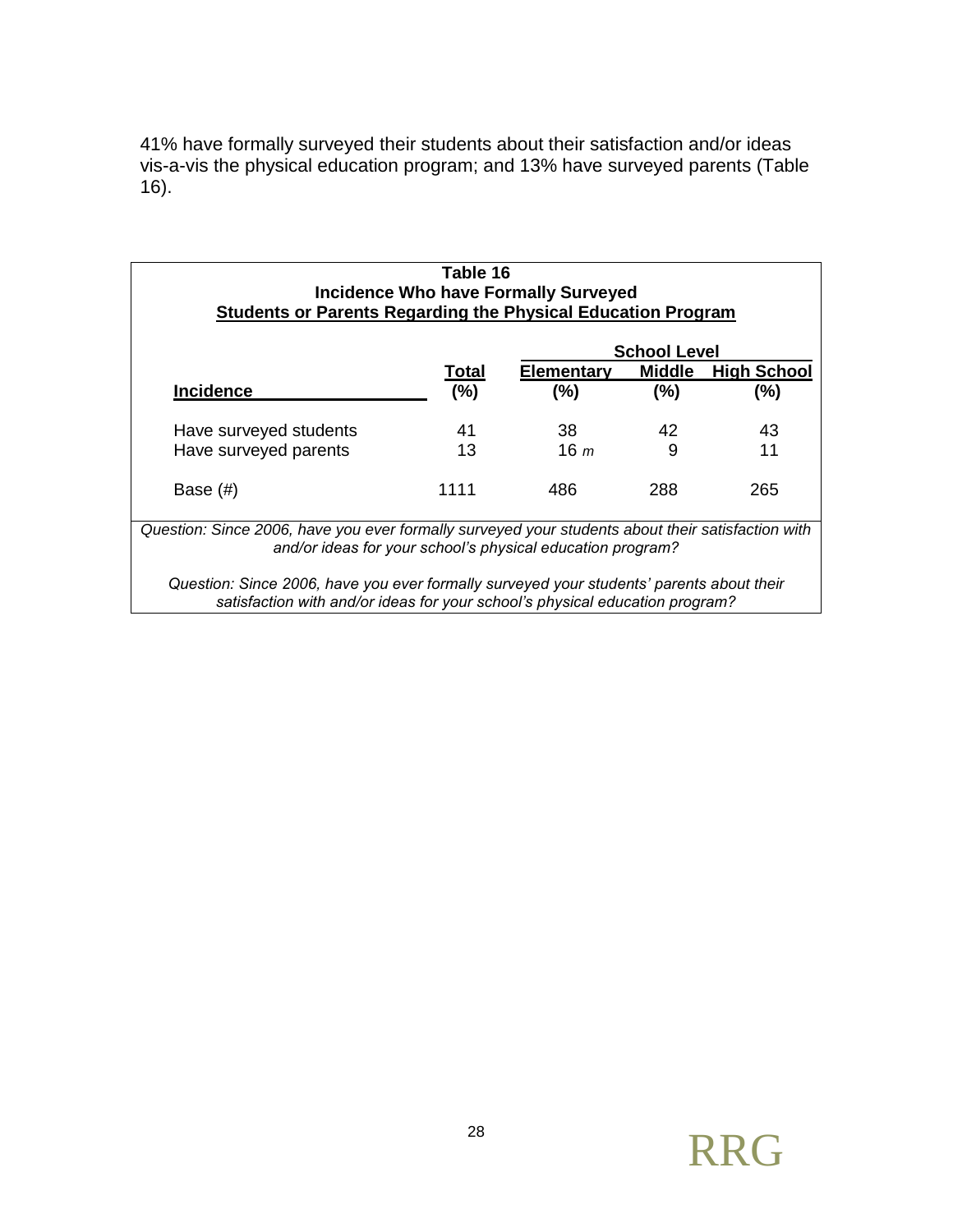#### **H Funding for Physical Education Programs**

For over 60% of programs – and for 80% of elementary school programs – annual funding is under \$1,000. Indeed, the median for physical education programs is \$764. Only 15% have funding of \$2,000 or more.

Among high school programs, 32% have funding of \$2,000 or more…with the median being \$1,370.

| Table 17<br><b>Funding from School/School Districts for Physical Education Programs</b> |        |                   |                     |                    |
|-----------------------------------------------------------------------------------------|--------|-------------------|---------------------|--------------------|
|                                                                                         |        |                   | <b>School Level</b> |                    |
|                                                                                         | Total  | <b>Elementary</b> | <b>Middle</b>       | <b>High School</b> |
| <b>Average Funds</b>                                                                    | $(\%)$ | $(\% )$           | (%)                 | $(\%)$             |
| \$0                                                                                     | 7      | 7                 | 7                   | $\overline{7}$     |
| $$1 - $499$                                                                             | 31     | $47$ mh           | 23h                 | 10                 |
| \$500-\$999                                                                             | 23     | 26h               | 25                  | 19                 |
| \$1,000-\$1,499                                                                         | 14     | 11                | 15                  | 19e                |
| \$1,500-\$1,999                                                                         | 10     | 5                 | 13e                 | 15e                |
| \$2,000-\$2,499                                                                         | 4      | 1                 | 6e                  | 8e                 |
| \$2,500 or more                                                                         | 11     | 4                 | 11e                 | $24$ em            |
| Median (\$)                                                                             | \$764  | \$460             | \$900               | \$1,370            |
| Base $(\#)$                                                                             | 1102   | 483               | 287                 | 260                |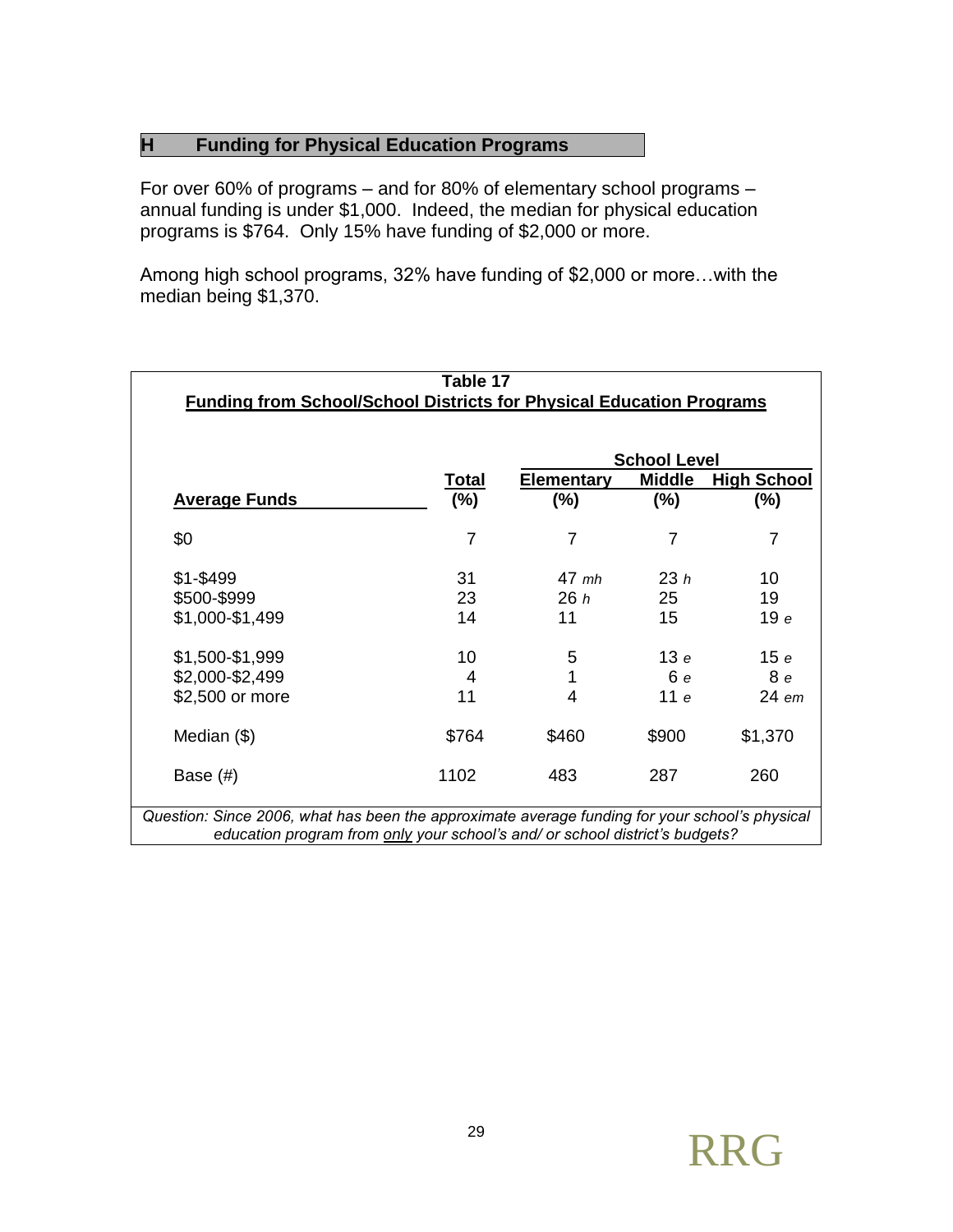Table 18 displays the various sources of funds for physical education programs. Specifically school budget is the most-cited source (for 64%), followed by school district budget, PTA/PTO, and grant programs. Note that the district is more likely to be a source as school level increases…and PTA/PTO and school fundraisers are less likely to be sources as school level increases.

| Table 18                                                                                      |                    |                     |                |                    |  |
|-----------------------------------------------------------------------------------------------|--------------------|---------------------|----------------|--------------------|--|
| <b>Sources of Funds for Physical Education Program</b>                                        |                    |                     |                |                    |  |
|                                                                                               |                    | <b>School Level</b> |                |                    |  |
|                                                                                               | Total              | <b>Elementary</b>   | <b>Middle</b>  | <b>High School</b> |  |
| <b>Source</b>                                                                                 | $(\%)$             | (%)                 | (%)            | (%)                |  |
| School budget                                                                                 | 64                 | 66                  | 64             | 64                 |  |
| School district budget<br>School's parent/teacher assn. or                                    | 38                 | 35                  | 36h            | 45 e               |  |
| org. (PTA, PTO)                                                                               | 34                 | $53$ mh             | 22h            | 9                  |  |
| Grant program                                                                                 | 28                 | 31h                 | 27             | 20                 |  |
| School fundraiser                                                                             | 27                 | 36 mh               | 25h            | 12                 |  |
| Financial donation from a local<br>(community) corporate partner                              | 3                  | 3                   | 5h             | 1                  |  |
| Financial donation from a local<br>(community) foundation                                     | 3                  | $\overline{4}$      | 3              | 1                  |  |
| Financial donation from a local<br>(community) org. other than a<br>corporation or foundation | 3                  | $\overline{2}$      | $\overline{2}$ | 2                  |  |
| None of the above                                                                             | $\overline{2}$     | 1                   | 3              | 3                  |  |
| Don't know                                                                                    | $\overline{4}$     | 1                   | 5              | 9                  |  |
| Base $(\#)$                                                                                   | 1102               | 483                 | 287            | 260                |  |
| Question: Since 2006, what have been the sources of funding for your school's physical        | education program? |                     |                |                    |  |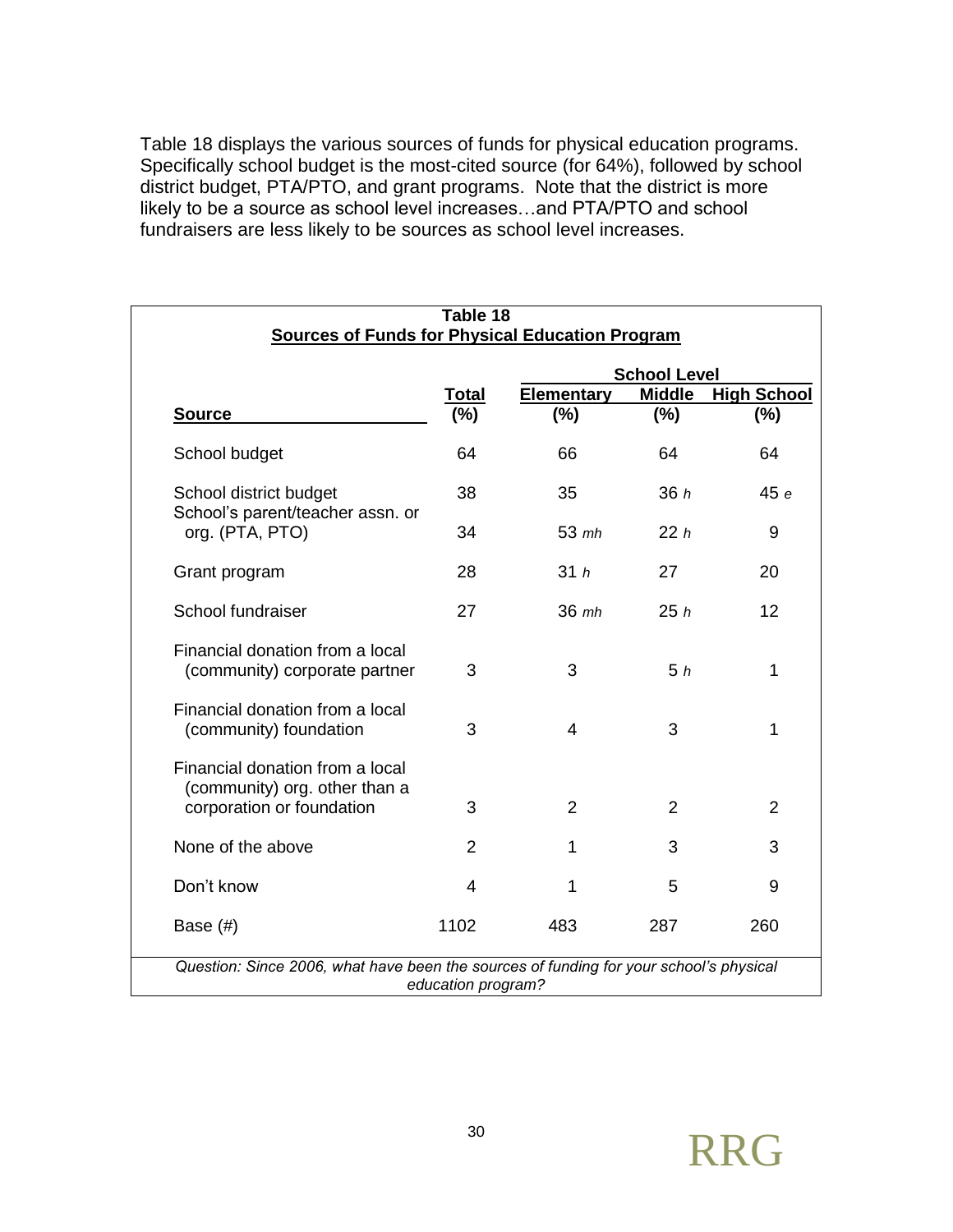Most have seen their budgets for physical education programs remain the same or shrink in recent years: 45% say that their budgets have remained about the same since 2006; and 36% say that budgets have decreased.

| Table 19<br><b>Recent Changes in Funding for Physical Education Program</b>              |                                                                                                            |        |        |     |  |
|------------------------------------------------------------------------------------------|------------------------------------------------------------------------------------------------------------|--------|--------|-----|--|
| <b>School Level</b><br><b>Elementary</b><br><b>Middle</b><br><b>High School</b><br>Total |                                                                                                            |        |        |     |  |
| <b>Recent changes in funding</b>                                                         | $(\%)$                                                                                                     | $(\%)$ | $(\%)$ | (%) |  |
| Funding has increased substantially                                                      | 3                                                                                                          | 3      | 2      | 3   |  |
| Funding has increased slightly                                                           | 8                                                                                                          | 8      | 8      | 7   |  |
| Funding has stayed about the same 45                                                     |                                                                                                            | 51h    | 47h    | 37  |  |
| Funding has decreased slightly                                                           | 21                                                                                                         | 21     | 19     | 25  |  |
| Funding has decreased substantially 15                                                   |                                                                                                            | 13     | 16     | 14  |  |
| Don't know                                                                               | 8                                                                                                          | 5      | 7      | 14  |  |
| Base $(\#)$                                                                              | 1102                                                                                                       | 483    | 287    | 260 |  |
|                                                                                          | Question: Since 2006, what has been the status of funding for your school's physical education<br>program? |        |        |     |  |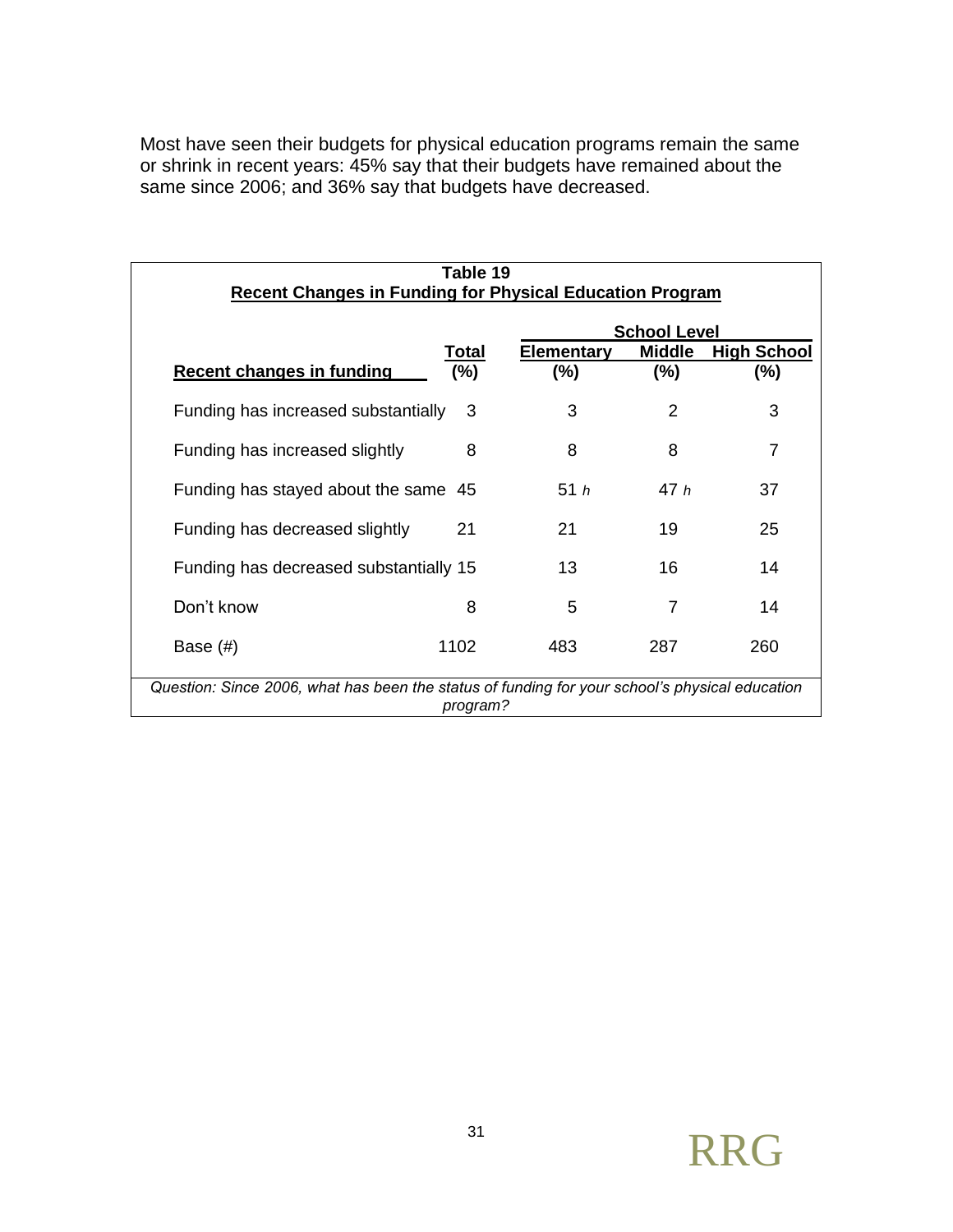# **APPENDIX A – Student & Parent Interest – Detailed Tables**

| Table A-1<br><b>Recent Change in Student Interest in Physical Activity</b>                                                                             |                 |                              |                     |                              |  |
|--------------------------------------------------------------------------------------------------------------------------------------------------------|-----------------|------------------------------|---------------------|------------------------------|--|
|                                                                                                                                                        |                 |                              | <b>School Level</b> |                              |  |
| Interest has                                                                                                                                           | Total<br>$(\%)$ | <b>Elementary</b><br>$(\% )$ | Middle<br>(%)       | <b>High School</b><br>$(\%)$ |  |
| Increased                                                                                                                                              | 39              | $46$ mh                      | 35h                 | 26                           |  |
| Decreased                                                                                                                                              | 23              | 12                           | 31e                 | 34 e                         |  |
| Stayed the same                                                                                                                                        | 36              | 38                           | 32                  | 37                           |  |
| Don't Know                                                                                                                                             | 3               | 4                            | 2                   | 3                            |  |
| Base $(\#)$                                                                                                                                            | 1111            | 486                          | 288                 | 265                          |  |
| Question: Since 2006 do you perceive that your students' attention/interest in being physically<br>active has increased, decreased or stayed the same? |                 |                              |                     |                              |  |

| Table A-2<br><b>Recent Change in Student Interest in Physical Activity</b>                                                                             |                        |               |                                                  |  |  |
|--------------------------------------------------------------------------------------------------------------------------------------------------------|------------------------|---------------|--------------------------------------------------|--|--|
| Interest has                                                                                                                                           | <b>Total</b><br>$(\%)$ |               | <b>Among frequent</b><br>technology users<br>(%) |  |  |
| Increased                                                                                                                                              | 39                     | $\rightarrow$ | 47                                               |  |  |
| Decreased                                                                                                                                              | 23                     |               | 19                                               |  |  |
| Stayed the same                                                                                                                                        | 36                     |               | 33                                               |  |  |
| Don't Know                                                                                                                                             | 3                      |               | 1                                                |  |  |
| 1111<br>484<br>Base $(\#)$                                                                                                                             |                        |               |                                                  |  |  |
| Question: Since 2006 do you perceive that your students' attention/interest in being physically<br>active has increased, decreased or stayed the same? |                        |               |                                                  |  |  |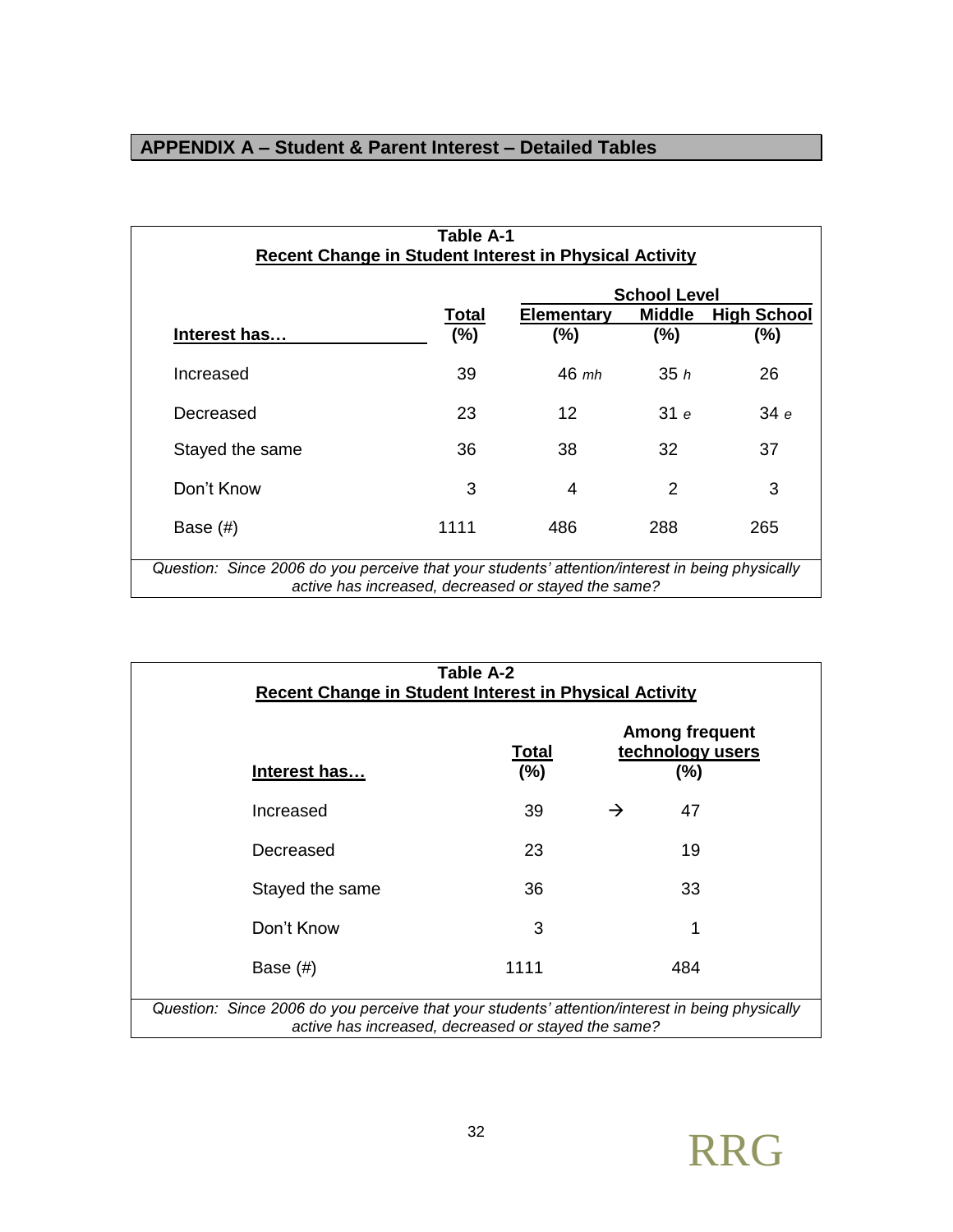| Table A-3                                                                                                                                               |         |                   |                     |                    |  |
|---------------------------------------------------------------------------------------------------------------------------------------------------------|---------|-------------------|---------------------|--------------------|--|
| Recent Change in Student Interest in Physical Education Class                                                                                           |         |                   |                     |                    |  |
|                                                                                                                                                         |         |                   | <b>School Level</b> |                    |  |
|                                                                                                                                                         | Total   | <b>Elementary</b> | <b>Middle</b>       | <b>High School</b> |  |
| Interest has                                                                                                                                            | $(\% )$ | $(\% )$           | (%)                 | (%)                |  |
| Increased                                                                                                                                               | 38      | $50 \;$ mh        | 32h                 | 20                 |  |
| Decreased                                                                                                                                               | 17      | 7                 | 23e                 | $33$ em            |  |
| Stayed the same                                                                                                                                         | 42      | 41                | 42                  | 43                 |  |
| Don't Know                                                                                                                                              | 3       | 3                 | 4                   | 3                  |  |
| Base $(\#)$                                                                                                                                             | 1111    | 486               | 288                 | 265                |  |
| Question: Since 2006 do you perceive that your students' attention/interest in physical education<br>class has increased, decreased or stayed the same? |         |                   |                     |                    |  |

| Table A-4<br>Recent Change in Student Interest in Physical Education Class                                                                              |                 |               |                                                  |  |  |
|---------------------------------------------------------------------------------------------------------------------------------------------------------|-----------------|---------------|--------------------------------------------------|--|--|
| Interest has                                                                                                                                            | Total<br>$(\%)$ |               | <b>Among frequent</b><br>technology users<br>(%) |  |  |
| Increased                                                                                                                                               | 38              | $\rightarrow$ | 46                                               |  |  |
| Decreased                                                                                                                                               | 17              |               | 13                                               |  |  |
| Stayed the same                                                                                                                                         | 42              |               | 39                                               |  |  |
| Don't Know                                                                                                                                              | 3               |               | 2                                                |  |  |
| 1111<br>484<br>Base $(\#)$                                                                                                                              |                 |               |                                                  |  |  |
| Question: Since 2006 do you perceive that your students' attention/interest in physical education<br>class has increased, decreased or stayed the same? |                 |               |                                                  |  |  |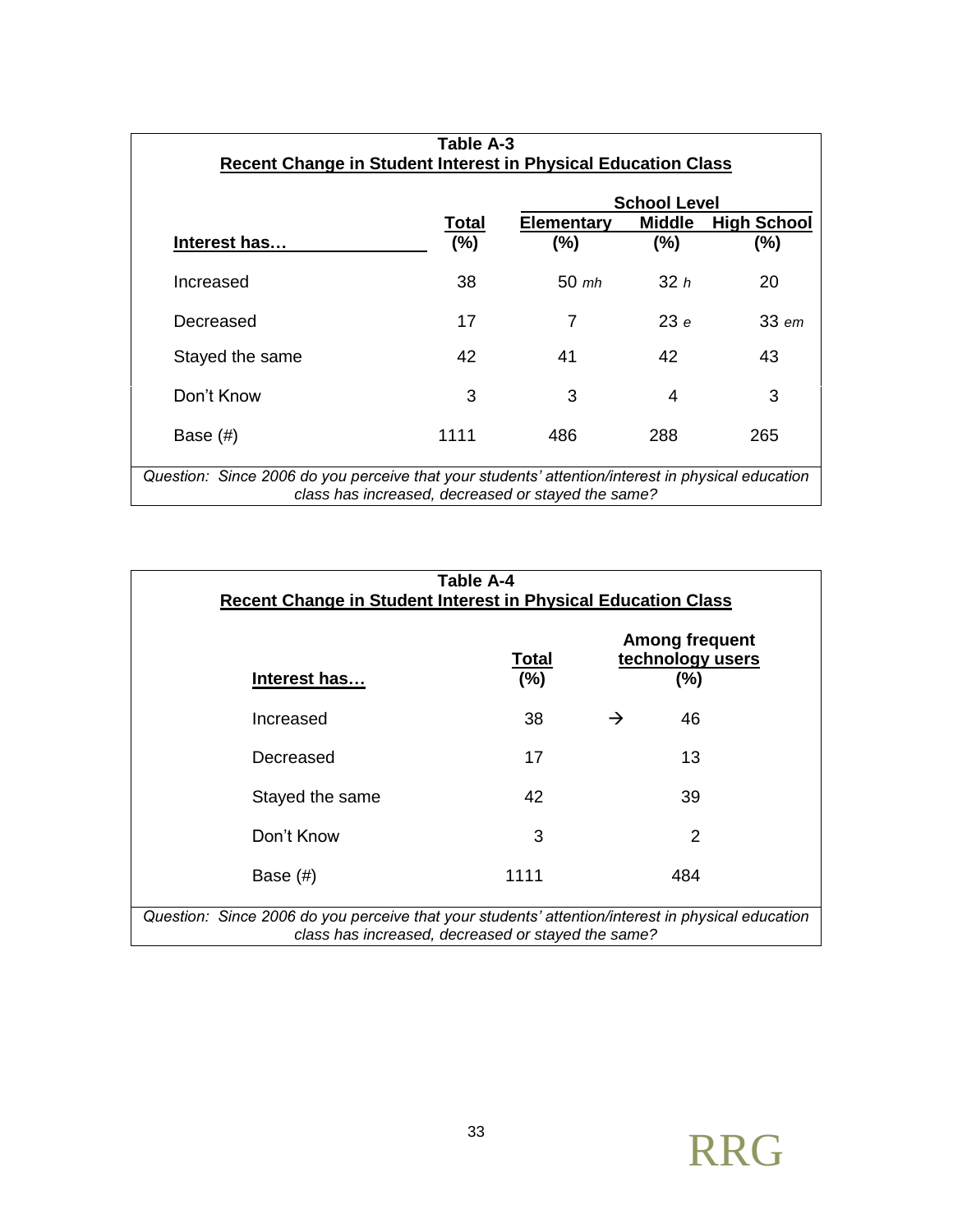| Table A-5                                                                                                                                         |        |                   |                     |                    |  |
|---------------------------------------------------------------------------------------------------------------------------------------------------|--------|-------------------|---------------------|--------------------|--|
| Recent Change in Students' Daily Participation in Physical Activity                                                                               |        |                   |                     |                    |  |
|                                                                                                                                                   |        |                   | <b>School Level</b> |                    |  |
|                                                                                                                                                   | Total  | Elementary        | <b>Middle</b>       | <b>High School</b> |  |
| Daily participation has                                                                                                                           | $(\%)$ | (%)               | (%)                 | $(\%)$             |  |
| Increased                                                                                                                                         | 34     | $40 \; \text{mb}$ | 32                  | 25                 |  |
| Decreased                                                                                                                                         | 26     | 20                | 29e                 | 36 e               |  |
| Stayed the same                                                                                                                                   | 36     | 36                | 37                  | 36                 |  |
| Don't Know                                                                                                                                        | 3      | 4                 | 3                   | 3                  |  |
| Base $(\#)$                                                                                                                                       | 1111   | 486               | 288                 | 265                |  |
| Question: Since 2006 do you perceive that your students' daily participation in physical activity<br>has increased, decreased or stayed the same? |        |                   |                     |                    |  |

| Table A-6<br>Recent Change in Students' Daily Participation in Physical Activity                                                                  |                 |               |                                                  |  |  |
|---------------------------------------------------------------------------------------------------------------------------------------------------|-----------------|---------------|--------------------------------------------------|--|--|
| Interest has                                                                                                                                      | Total<br>$(\%)$ |               | <b>Among frequent</b><br>technology users<br>(%) |  |  |
| Increased                                                                                                                                         | 34              | $\rightarrow$ | 42                                               |  |  |
| Decreased                                                                                                                                         | 26              | $\leftarrow$  | 21                                               |  |  |
| Stayed the same                                                                                                                                   | 36              |               | 34                                               |  |  |
| Don't Know                                                                                                                                        | 3               |               | 3                                                |  |  |
| 1111<br>484<br>Base $(\#)$                                                                                                                        |                 |               |                                                  |  |  |
| Question: Since 2006 do you perceive that your students' daily participation in physical activity<br>has increased, decreased or stayed the same? |                 |               |                                                  |  |  |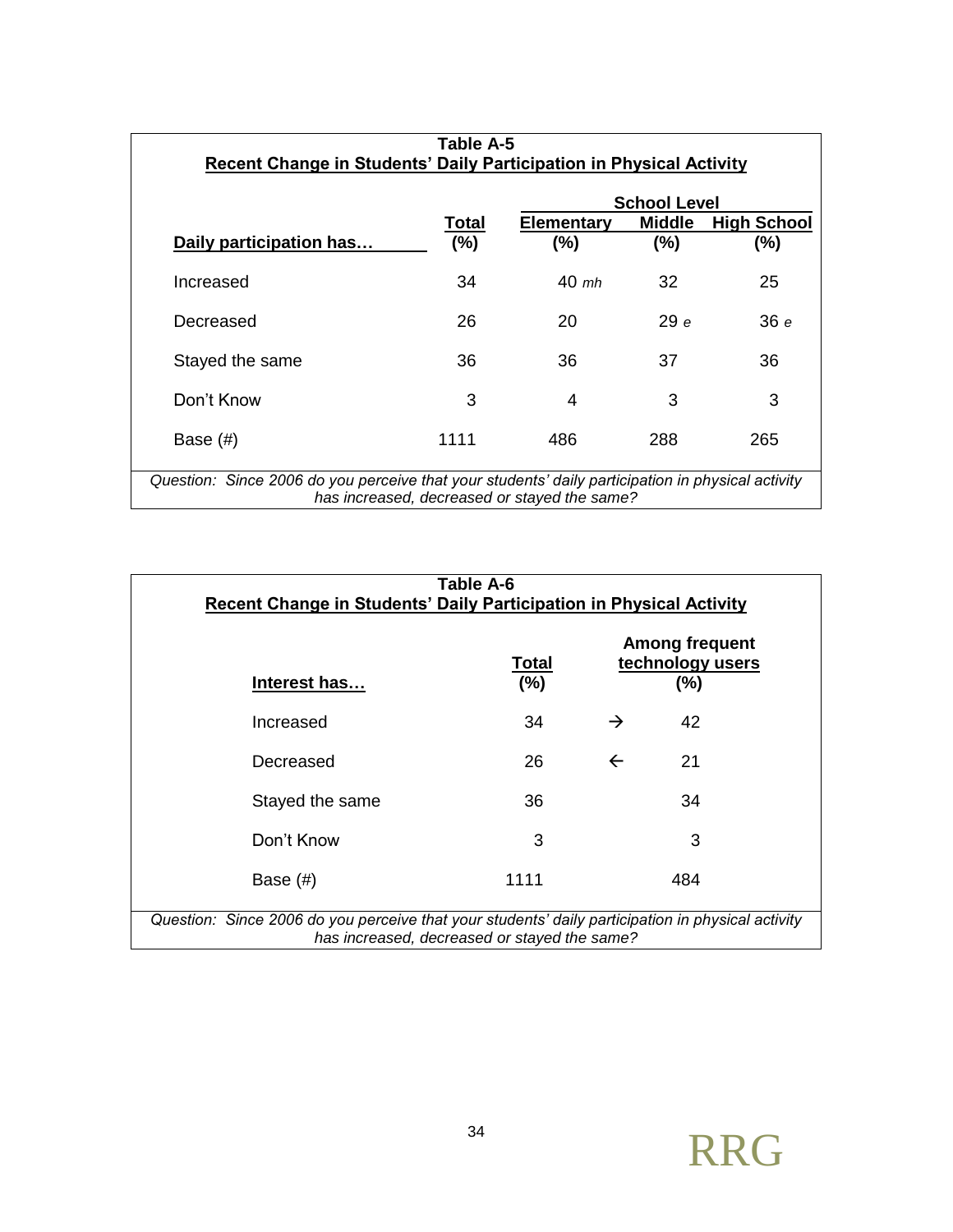| Table A-7                                                                                                          |        |                   |                     |                    |  |
|--------------------------------------------------------------------------------------------------------------------|--------|-------------------|---------------------|--------------------|--|
| Recent Change in Students' Health-Related Fitness Levels                                                           |        |                   |                     |                    |  |
|                                                                                                                    |        |                   | <b>School Level</b> |                    |  |
|                                                                                                                    | Total  | <b>Elementary</b> | <b>Middle</b>       | <b>High School</b> |  |
| <b>Fitness Levels have</b>                                                                                         | $(\%)$ | (%)               | (%)                 | $(\%)$             |  |
| Increased                                                                                                          | 36     | $40$ mh           | 24                  | 20                 |  |
| Decreased                                                                                                          | 26     | 18                | 30e                 | 37e                |  |
| Stayed the same                                                                                                    | 31     | 35 <sub>m</sub>   | 27                  | 29                 |  |
| Don't Know                                                                                                         | 7      | 7                 | 6                   | 6                  |  |
| Base $(\#)$                                                                                                        | 1111   | 486               | 288                 | 265                |  |
| Question: Since 2006 have your students' health-related fitness levels increased, decreased or<br>stayed the same? |        |                   |                     |                    |  |

| Table A-8<br>Recent Change in Students' Health-Related Fitness Levels                                              |    |               |    |  |  |
|--------------------------------------------------------------------------------------------------------------------|----|---------------|----|--|--|
| <b>Among frequent</b><br>technology users<br><u>Total</u><br>$(\%)$<br>(%)<br>Interest has                         |    |               |    |  |  |
| Increased                                                                                                          | 36 | $\rightarrow$ | 46 |  |  |
| Decreased                                                                                                          | 26 | $\leftarrow$  | 19 |  |  |
| Stayed the same                                                                                                    | 31 |               | 29 |  |  |
| Don't Know                                                                                                         | 7  |               | 5  |  |  |
| 1111<br>484<br>Base $(\#)$                                                                                         |    |               |    |  |  |
| Question: Since 2006 have your students' health-related fitness levels increased, decreased or<br>stayed the same? |    |               |    |  |  |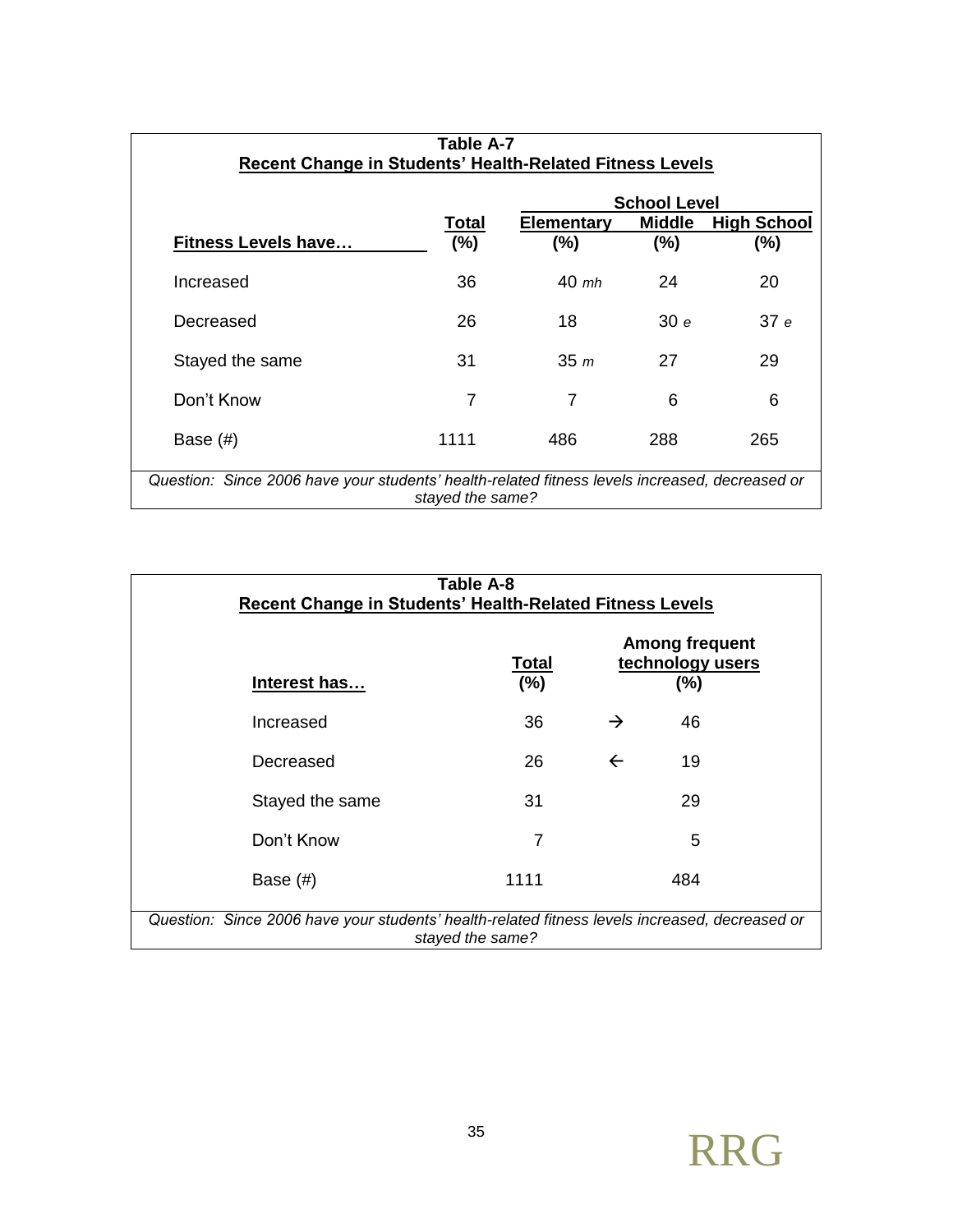| Table A-9                                                                                                                                                                     |         |            |                     |                    |  |
|-------------------------------------------------------------------------------------------------------------------------------------------------------------------------------|---------|------------|---------------------|--------------------|--|
| Recent Change in Parents' Interest and Support for Students' Physical Activity                                                                                                |         |            |                     |                    |  |
|                                                                                                                                                                               |         |            | <b>School Level</b> |                    |  |
|                                                                                                                                                                               | Total   | Elementary | <b>Middle</b>       | <b>High School</b> |  |
| <b>Parents' Interest Levels have</b>                                                                                                                                          | $(\% )$ | $(\% )$    | (%)                 | (%)                |  |
| Increased                                                                                                                                                                     | 31      | $39$ mh    | 24                  | 20                 |  |
| Decreased                                                                                                                                                                     | 17      | 10         | 23e                 | 26e                |  |
| Stayed the same                                                                                                                                                               | 41      | 41         | 44                  | 40                 |  |
| Don't Know                                                                                                                                                                    | 12      | 11         | 9                   | 14                 |  |
| Base $(\#)$                                                                                                                                                                   | 1111    | 486        | 288                 | 265                |  |
| Question: Since 2006 do you perceive that interest/concern/support for student physical activity<br>among your students' parents has increased, decreased or stayed the same? |         |            |                     |                    |  |

| Table A-10                                                                                       |                        |               |                                                     |  |
|--------------------------------------------------------------------------------------------------|------------------------|---------------|-----------------------------------------------------|--|
| <b>Recent Change in Parents' Interest and Support for Students' Physical Activity</b>            |                        |               |                                                     |  |
| Interest has                                                                                     | <u>Total</u><br>$(\%)$ |               | <b>Among frequent</b><br>technology users<br>$(\%)$ |  |
| Increased                                                                                        | 31                     | $\rightarrow$ | 38                                                  |  |
| Decreased                                                                                        | 17                     |               | 15                                                  |  |
| Stayed the same                                                                                  | 41                     |               | 38                                                  |  |
| Don't Know                                                                                       | 12                     |               | 9                                                   |  |
| Base (#)                                                                                         | 1111                   |               | 484                                                 |  |
| Question: Since 2006 do you perceive that interest/concern/support for student physical activity |                        |               |                                                     |  |

*among your students' parents has increased, decreased or stayed the same?*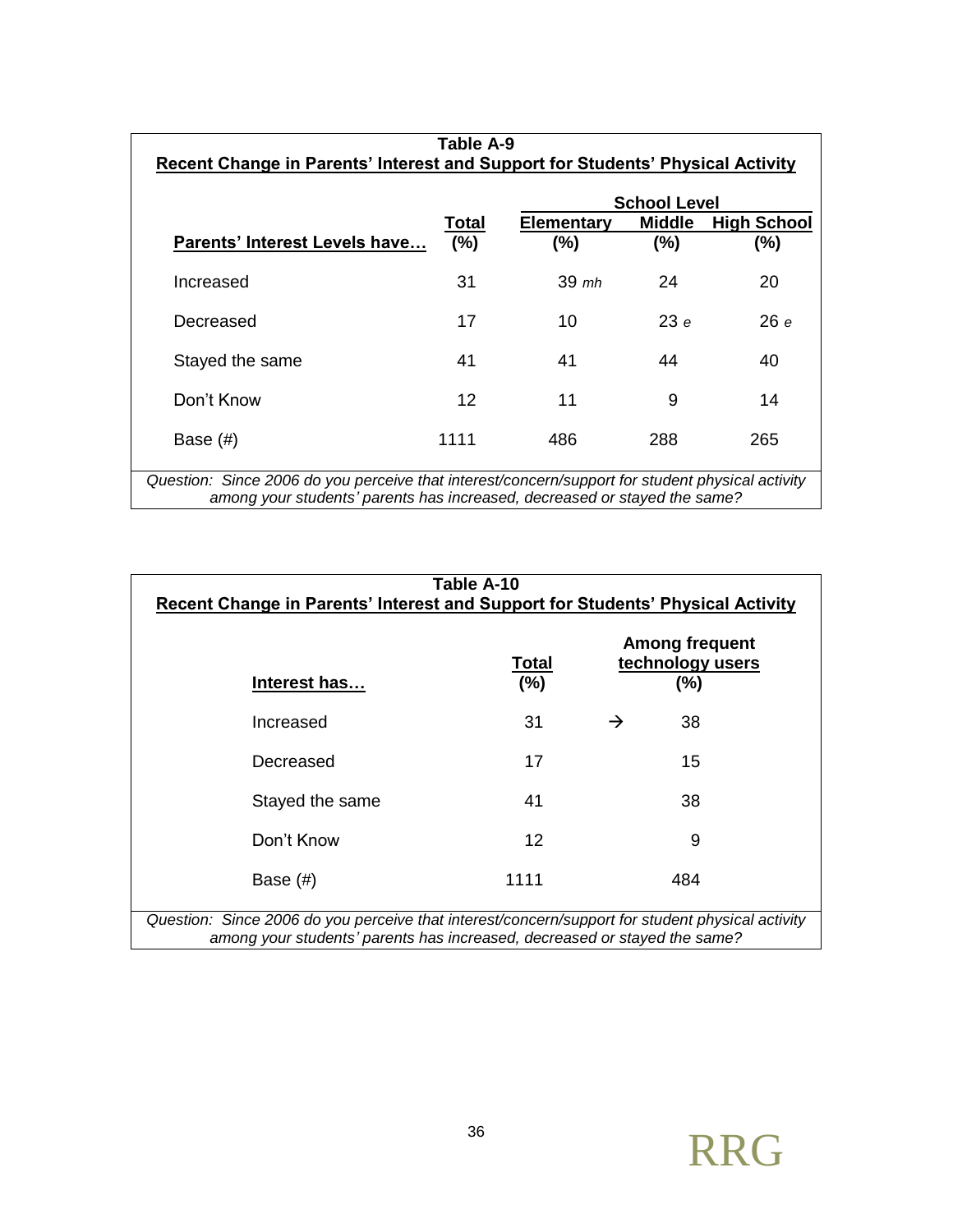| Table A-11                                                                                                                                                              |         |            |                     |                    |  |
|-------------------------------------------------------------------------------------------------------------------------------------------------------------------------|---------|------------|---------------------|--------------------|--|
| Recent Change in Parents' Interest and Support for Students' Physical Education                                                                                         |         |            |                     |                    |  |
|                                                                                                                                                                         |         |            | <b>School Level</b> |                    |  |
|                                                                                                                                                                         | Total   | Elementary | <b>Middle</b>       | <b>High School</b> |  |
| Parents' Interest Levels have                                                                                                                                           | (%)     | (%)        | (%)                 | $(\%)$             |  |
| Increased                                                                                                                                                               | 27      | $36 \; mb$ | 20                  | 14                 |  |
| Decreased                                                                                                                                                               | 15      | 6          | 20e                 | 25e                |  |
| Stayed the same                                                                                                                                                         | 48      | 47         | 50                  | 46                 |  |
| Don't Know                                                                                                                                                              | $12 \,$ | 11         | 11                  | 14                 |  |
| Base $(\#)$                                                                                                                                                             | 1111    | 486        | 288                 | 265                |  |
| Question: Since 2006, do you perceive that interest/concern/support for physical education<br>among your students' parents has increased, decreased or stayed the same? |         |            |                     |                    |  |

| Table A-12<br>Recent Change in Parents' Interest and Support for Students' Physical Education                                                                           |                        |               |                                                      |  |  |
|-------------------------------------------------------------------------------------------------------------------------------------------------------------------------|------------------------|---------------|------------------------------------------------------|--|--|
| Interest has                                                                                                                                                            | <u>Total</u><br>$(\%)$ |               | <b>Among frequent</b><br>technology users<br>$(\% )$ |  |  |
| Increased                                                                                                                                                               | 27                     | $\rightarrow$ | 34                                                   |  |  |
| Decreased                                                                                                                                                               | 15                     |               | 13                                                   |  |  |
| Stayed the same                                                                                                                                                         | 48                     |               | 44                                                   |  |  |
| Don't Know                                                                                                                                                              | 12                     |               | 9                                                    |  |  |
| 1111<br>484<br>Base $(\#)$                                                                                                                                              |                        |               |                                                      |  |  |
| Question: Since 2006, do you perceive that interest/concern/support for physical education<br>among your students' parents has increased, decreased or stayed the same? |                        |               |                                                      |  |  |